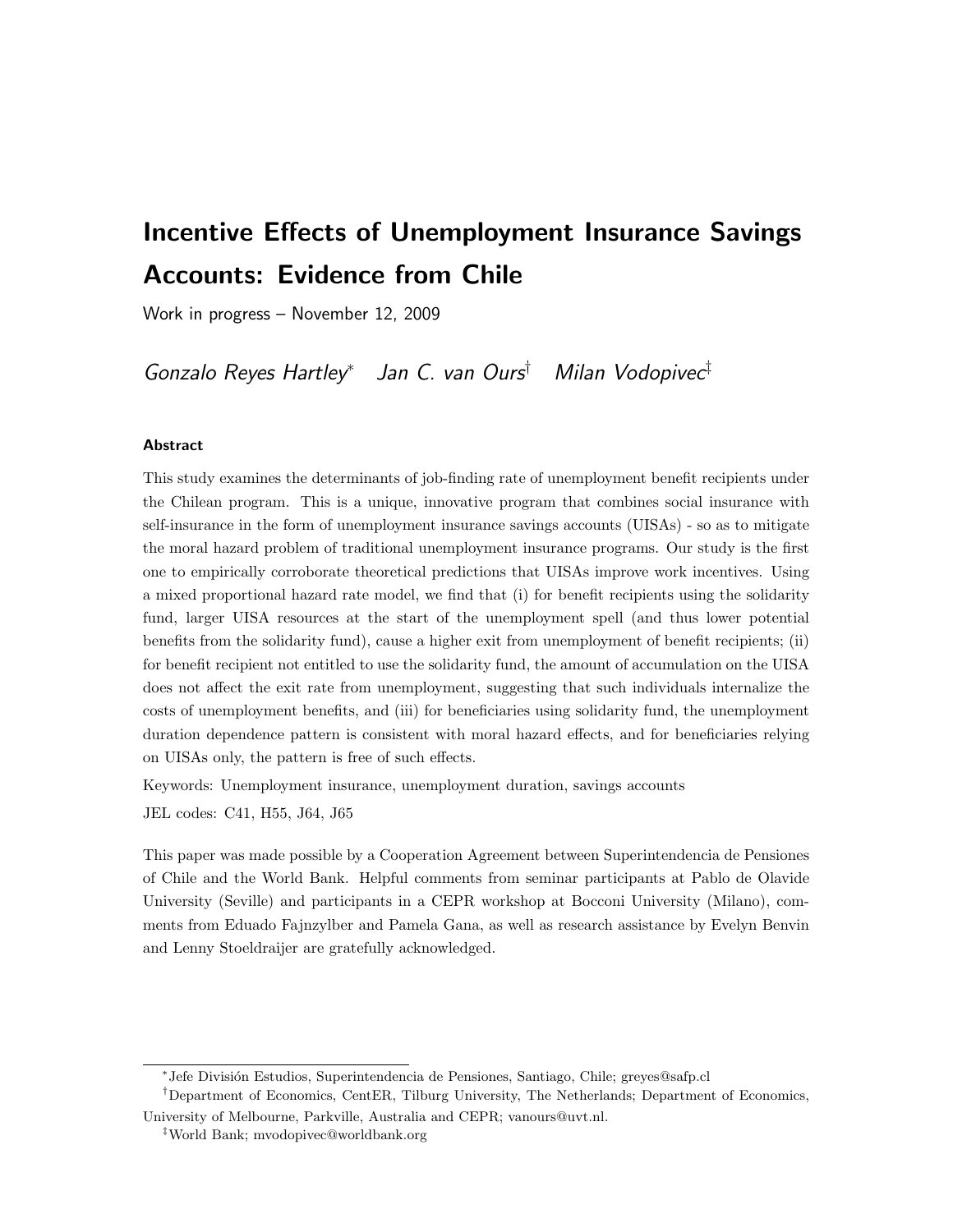## 1 Introduction

Unemployment insurance (UI) offers financial compensation to qualifying workers for income loss due to unemployment. By providing protection against unemployment risk, the program seeks to bring welfare gains: it increases the sense of security among employed workers and, thanks to its large coverage and wide-base pooling of risk, it typically enables strong smoothening of consumption patterns.<sup>1</sup>

While UI programs provide protection against the hardship of job loss, the evidence shows that such protection is typically produced at a cost of increased work disincentives and wage pressures, and, consequently, of increased unemployment. The problem of moral hazard in UI programs has been extensively studied and documented (see reviews of Holmlund 1998 and Vodopivec 2004). Spurred by adverse incentives created by UI programs, policymakers have often redesigned such programs, trying to reduce the moral hazard and striking a balance between the protection and disincentive effects.

There are several mechanisms that help reduce work disincentives in UI benefit programs: monitoring and benefit sanctions, work requirements, and financial incentives (compare Fredriksson and Holmlund, 2006a and 2006b).<sup>2</sup> First, recipients can be subject to monitoring of their job-search activities and labor market status, and if they do not meet certain performance criteria, they can be exposed to sanctions (such as benefit reductions). Second, work or other requirements can be imposed on benefit recipients, forcing them to participate in public works or training, for example, in order to retain benefits. And third, financial incentives can be introduced to make reemployment more attractive. Options include reducing benefit levels over time, introducing bonuses for speedy reemployment, lowering income tax rates or introducing employment subsidies (such as earned income tax credit), and unemployment insurance savings accounts (UISAs).

Among new approaches used to reduce work disincentives, UISAs are among the most radical and perhaps promising ones. Under the UISA system, each worker is required to save a fraction of earnings in his or her account, and draw unemployment benefits from it. By internalizing the costs of unemployment benefits, the UISA system is expected to reinforce worker incentives and thus to avoid or reduce the moral hazard inherent in traditional UI programs (Orszag and Snower, 2002) while, under some variants of the program, providing the same protection as the traditional UI system. The system is thus credited with a potential to substantially decrease overall unemployment and, by lowering

<sup>&</sup>lt;sup>1</sup> For example, studies on the U.S. find that the welfare of benefit recipient households is on average only 3 to 8 percent lower than the welfare of otherwise identical households (Hamermesh and Sleznick,1995), and that in the absence of unemployment insurance, average consumption expenditures would fall by about 20 percent (Gruber, 1997).

<sup>2</sup> For evaluation of various mechanisms that help reduce work disincentives in UI programs, see overviews, for example, in Abbring et al. (2005), Lalive et al. (2006) and Van Ours and Vodopivec (2006).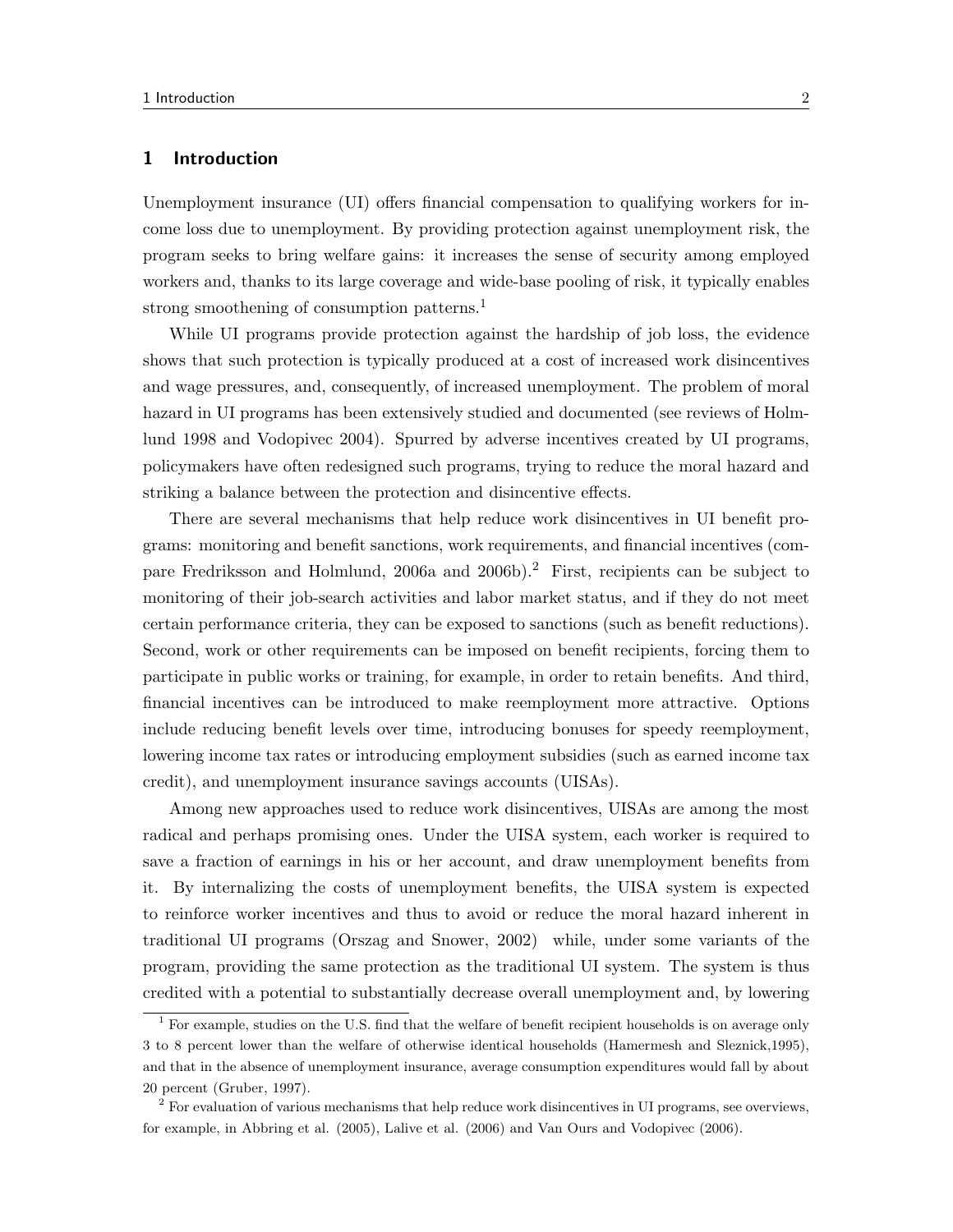payroll taxes, increase wages.<sup>3</sup>

In contrast to the other mechanisms used to address work disincentives in UI programs (or other cash benefit systems), studies on UISAs are rare and mostly limited to theoretical contributions. In particular, so far there have been no empirical evidence whether UISAs can reduce moral hazard problems plaguing traditional UI schemes, mainly because only a few countries in Latin America and Austria have introduced such a system, and non-availability of experimental approaches and heavy informational requirements have prevented such studies (for an overview of existing UISAs in Latin America, see Ferrer and Riddell, 2009). Taking advantage of the recently introduced, innovative Chilean unemployment benefit system, this paper is the first attempt to test empirically the theoretical prediction that UISAs reduce the moral hazard problems inherent in traditional UI schemes.

In 2002, Chile introduced a new UI program which combines social insurance with self-insurance. Unemployment contributions, paid by both workers and employers, are split between individual-level UISAs and a common, solidarity fund (SF), the latter being cofinanced by the government. To stimulate reemployment, benefit recipients first draw resources from their UISAs and, upon depletion, from the solidarity fund (to reach target replacement rates, solidarity funding may top resources drawn from UISAs also during initial withdrawals). Withdrawals from individual accounts are triggered by separation from the employer, regardless of the reason. Withdrawals from the common fund are triggered by insufficient resources on individual accounts, if the claimant satisfies the usual conditions of continuing eligibility under UI. Only those who prior to unemployment worked under permanent contracts and were laid off for reasons attributable to the employer can access solidarity funding, but even if they qualify, workers may opt not to choose the option of using SF (presumably, if they want to avoid additional conditions for continuing benefit eligibility imposed under SF option, see below). In August 2008, the program had 2.9 million active contributors, representing 77 percent of private sector wage and salary workers the target population, and distributed benefits to 105,000 members, approximately to one per every four of unemployed workers.

A natural, so far unanswered question thus arises: is the Chilean system by partly relying on savings accumulated on UISAs an effective tool to combat the moral hazard plaguing the traditional UI programs? That is, by drawing on UISAs (in a particular combination with solidarity funding), does the program improve job search incentives and/or reduce reservation wages, and thus increase the exit rate from insured unemployment as theoretical models predict? After all, individuals may be myopic and may discount heavily resources the access to which can only be gained after a long time, often a decade or more. Moreover, if people distrust the government, they may also distrust the scheme that

<sup>&</sup>lt;sup>3</sup> In particular, Orszag and Snower (2002) show that UISAs reduce unemployment by both increasing on-the-job effort of employed workers as well as job-search effort of unemployed workers.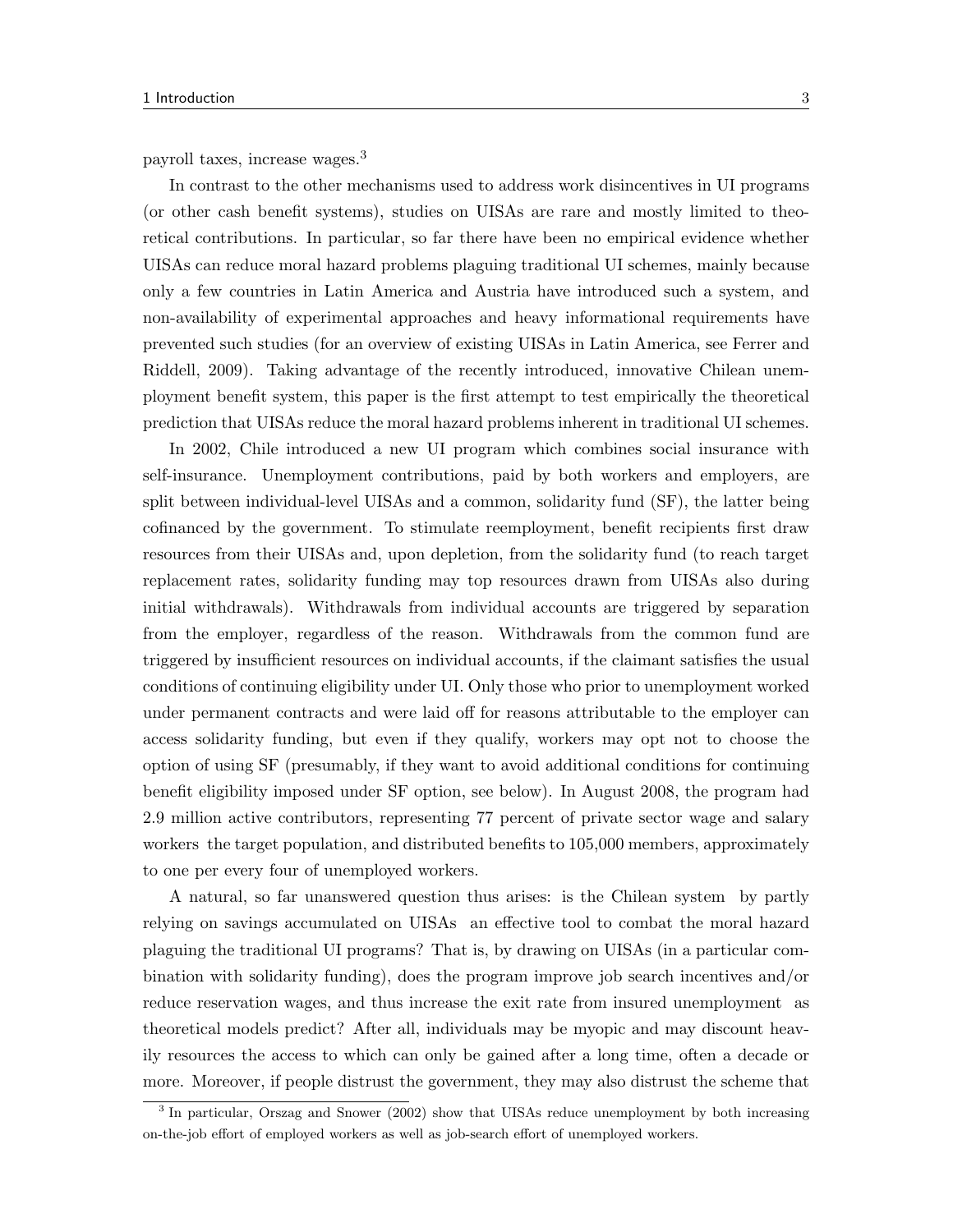postpones the access to resources into a distant future, as they may see little guarantee for the present rules to be retained.

By analyzing transitions to work of the benefit recipients of the Chilean program, our paper is the first one providing answer to the above question. We find that the larger the resources on their UISA at the start of the unemployment spell (and thus the lower the potential benefits from SF), the higher the probability of exit from unemployment of benefit recipients that is, the disincentives become smaller as the resources on UISAs become larger. We also find that for persons not using solidarity fund because they are not entitled to, the amount of accumulation on the UISA does not affect hazard rate from unemployment. Had individuals treated those resources as solidarity funds, they would have lowered their probabilities of exit from unemployment (as empirical evidence elsewhere suggests) since our results show no such effects, this is additional evidence that the individual nature of the accounts reinforces work incentives.

These results thus corroborate theoretical predictions about the effects of UISAs. In line with many other studies, our other results also confirm the disincentive effects of solidarity funding. The organization of the paper is as follows. Section 2 provides a background by summarizing the literature on the UISAs and describing the Chilean unemployment benefit program. Section 3 describes the data, formulates the empirical strategy to identify incentive effects of the Chilean program. Section 4 analyses the determinants of opting for the actual use of the SF among those that are entitled to do so. Section 5 presents the results of the estimation of hazard rate models of exit from unemployment that identify work incentives under the Chilean program. Section 6 concludes.

## 2 Previous studies on UISAs and institutional background

#### 2.1 Overview of studies on UISAs

According to theoretical modeling, the main rationale and key advantage of the UISA system as an alternative to the traditional UI system is its potential of improving the incentives of employed workers and job seekers while conceivably providing the same protection as traditional UI. As shown by several theoretical papers, UISAs would radically change workers incentives (Orszag and Snower, 2002; Orszag et al, 1999). By internalizing the costs of unemployment benefits, the UISA system avoids the moral hazard inherent in traditional UI. Orszag et al (1999) also recommend a comprehensive vs. a piecemeal approach when introducing savings accounts. They warn that a potential complementarity problem exists if the savings account is not set up for multiple uses: under the traditional unemployment system, workers who have built up substantial resources in their pension accounts have the incentive to withdraw from the labor force and claim unemployment benefits until they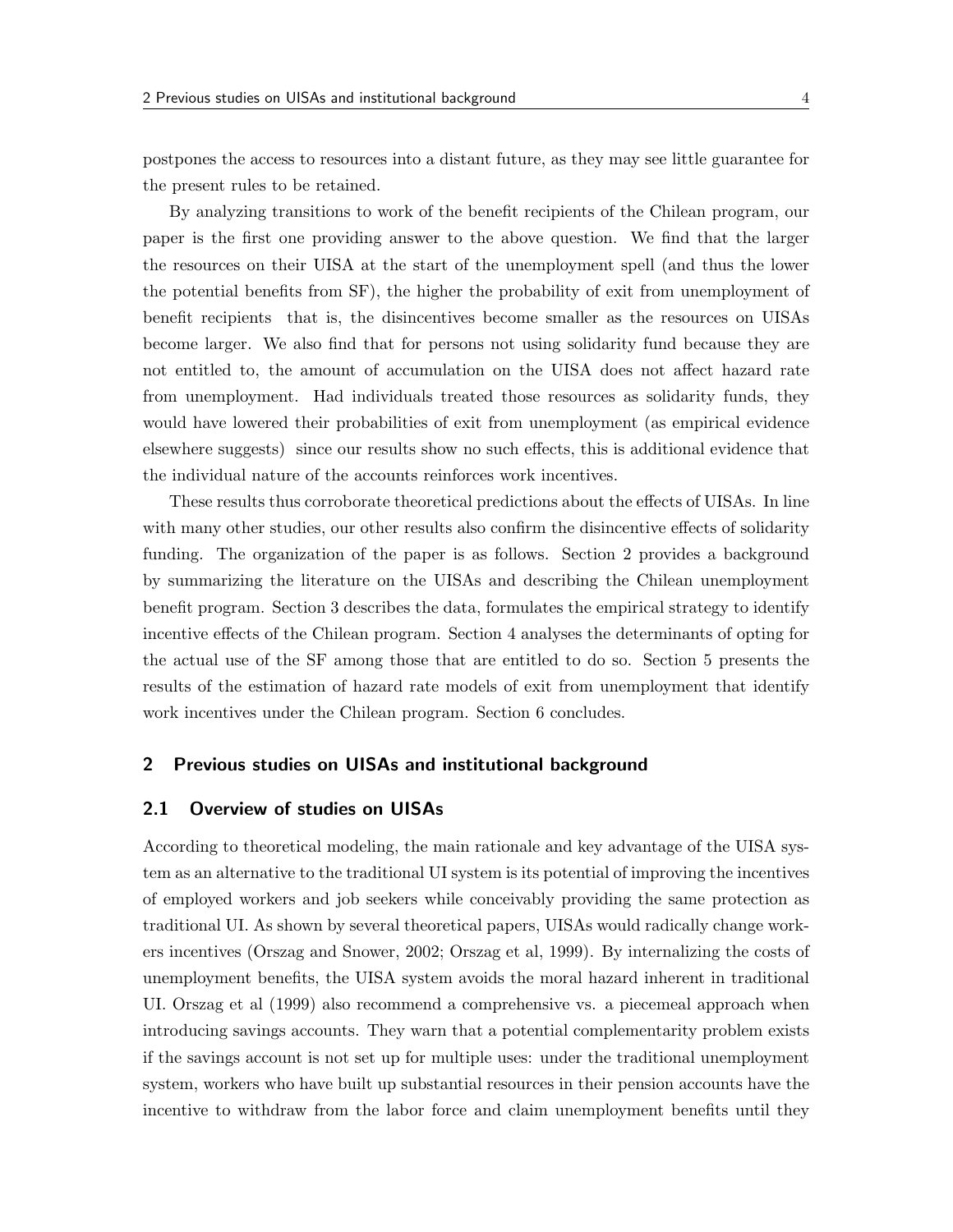retire. Setting up an integrated savings account reduces such incentives.<sup>4</sup>

Empirically, UISAs are still largely uncharted territory, and to best of our knowledge, except for the current study UISAs potential to cure the moral hazard problem associated with UI have not been studied yet. In a rare empirical study of UISAs, Kugler (2005) examines the effects of the 1990 conversion of Colombias severance pay program into a funded severance pay with individual accounts. She finds that the lions share of the costs of the transfer that firms make to individual workers accounts (7587 percent) shows up as a reduction in wages. She also finds that, in accordance with theoretical predictions, the conversion increased both firing and hiring. Her work does not shed light on the effects of UISAs on job-search incentives, though.

Faced with the dearth of empirical possibilities, several researchers have resorted to simulations, focusing on the following viability issue. By their very design, UISAs rely on intertemporal pooling of resources of individuals so as to be able to eliminate (or, in some versions, restrict) pooling across individuals. But if a significant proportion of workers cannot generate sufficient savings to draw upon during their unemployment spells, such a system may be non-viable. In other words, if unemployment is concentrated among a group of workers, these workers may not be able to finance their unemployment benefits by their own savings.

To investigate the viability of the system, Feldstein and Altman (1998) simulated the working of the UISA system for the U.S. In their simulations, the level and duration of benefits provided by the UISA system are completely the same as under the current UI system. They assume that the UISA benefits are financed by individual, interest-bearing UISA, to which workers contribute 4 percent of their wages. At retirement, a positive account balance is added to a pension account, and a negative balance is forgiven. Their simulations show that (i) over a 25 year period, only a small proportion of workers (5-7 percent) end their working life with negative balances (these estimates are conservative in the sense that they do not account for any behavioral responses to changes in incentives), and (ii) the cost to taxpayers is reduced by more than 60 percent. Feldstein and Altman thus conclude that the UISA system is a viable alternative to the standard UI system.

Applying a methodology similar to Feldstein and Altman (1998), to Fölster (1999, 2001) used Swedish panel data to simulate the effects of an introduction of a savings account

<sup>4</sup> There are also other advantages of the "Integrated Unemployment Insurance System." By combining several risks under one program, the system can offer not only superior provision of insurance and thus consumption smoothing, but also to significantly reduce disincentives as compared to the traditional UI system. For example, Stiglitz and Yun (2005) analyze a system in which a personal unemployment savings account is combined with pension program, allowing workers to borrow against their future wage income to finance unemployment benefits. They argue that integration of several social insurance programs with a pension program through an individual account is desirable unless the risks are perfectly correlated.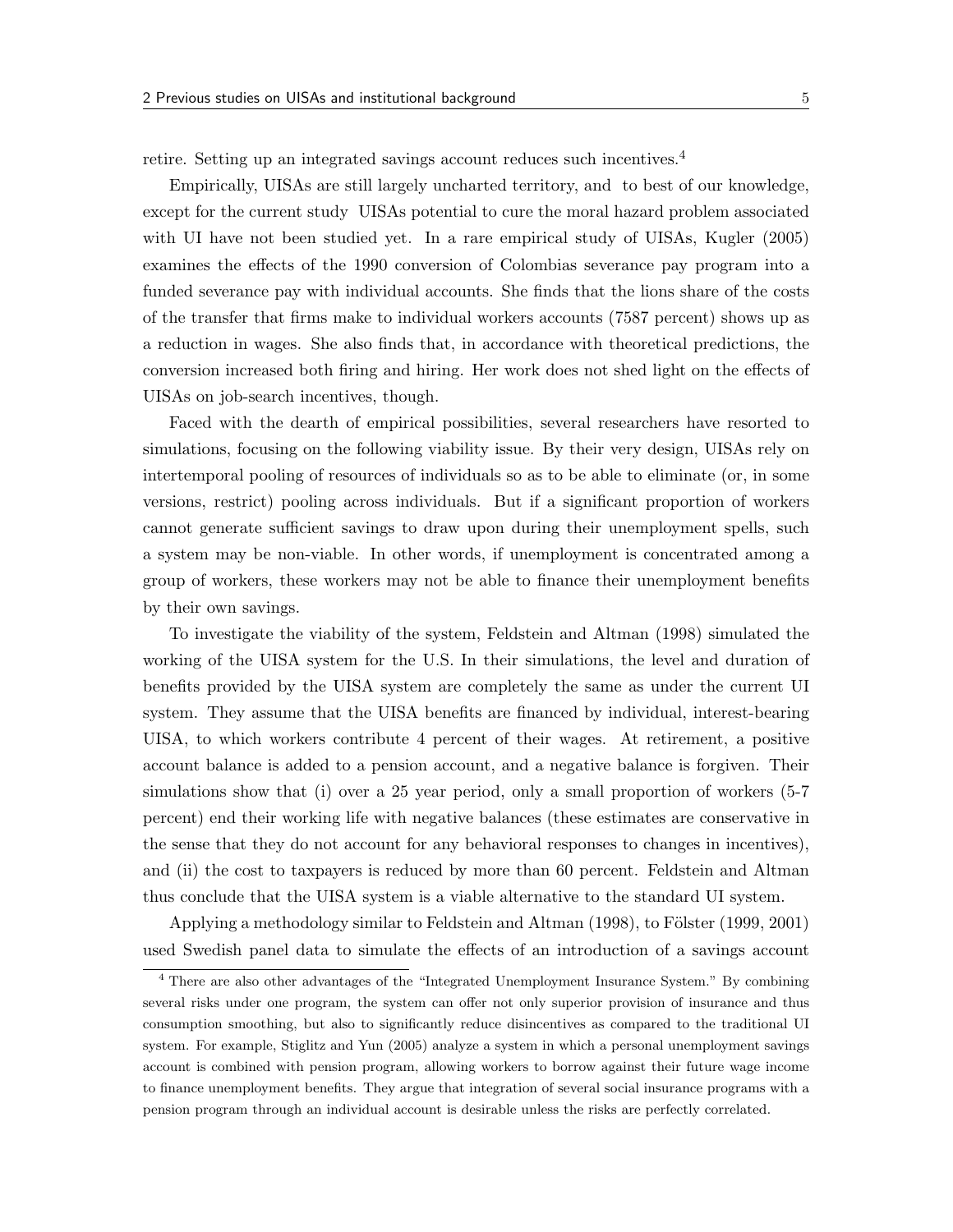system, integrating unemployment benefits with sickness benefits, maternity leave, child support, welfare, rent support and disability benefits. His simulations show that 15 to 17 percent of all individuals would be confronted with a negative terminal balances on their savings accounts, and there would be a reduction in taxes by about 30 percent. Applying a similar simulation approach to Slovenias UI system, Vodopivec (2009) shows that the UISA system is a viable alternative to a modest, but not generous UI system. Under the modest regime, only one quarter of workers end their working life with negative cumulative balance and 43 percent ever experience a negative UISA balance; in contrast, under the generous regime, the respective numbers are much larger.

#### 2.2 Chilean unemployment benefit program

In October 2002, Chile introduced a program of unemployment insurance that provides benefits through a combination of individual accounts and solidarity funding.<sup>5</sup> The system is mandatory for all wage and salary workers older than 18 when they start a new appointment in the private sector (public sector workers, as well as apprentices, domestic servants, and self-employed do not participate in the system). Workers can also join voluntarily, but there have been few such enrolments (by the end of 2008, they represented less than 2 percent of total membership).<sup>6</sup> Workers under open-ended contracts contribute  $0.6\%$ of their monthly salary to their UISAs, which is complemented by 1.6% contribution by the employer; the employer must also pay a contribution of 0.8% of the workers taxable earnings to the  $SF<sup>7</sup>$  For workers with fixed-term contracts, the employer pays a 3 percent contribution to their UISAs. Because workers with fixed-term contracts are, by law, excluded from the access to solidarity funding, in continuation we focus on workers with open-ended contracts.

By August 2008, 5.7 million workers enrolled in the program (that is, had their contributions paid at least once), and 2.9 million of them contributed that month. About 58 percent of contributors hold an open-ended contract, and two thirds are men. By September 2008, a total of 3.5 million benefit claims were filed (with some workers filing more that one claim), of which 76 percent by fixed-term workers. Of the 759,220 claims made by workers who became unemployed under an open-ended contract, only 102,919 were financed partly by the SF (Figure 1). This can be explained by both a small proportion

<sup>&</sup>lt;sup>5</sup> Prior to this system there was practically no unemployment benefits program except for a very modest and scarcely used unemployment subsidy administered at the local (municipal) level.

<sup>&</sup>lt;sup>6</sup> Because enrolment is mandatory for all workers who start new jobs and because only a small share of workers enrolled voluntarily, young and more mobile workers are overrepresented in the program, as are industries that hire such workers (such as construction, agriculture and retail trade).

<sup>7</sup> The Chilean government makes an annual contribution to the SF of approximately 12 Million US dollars.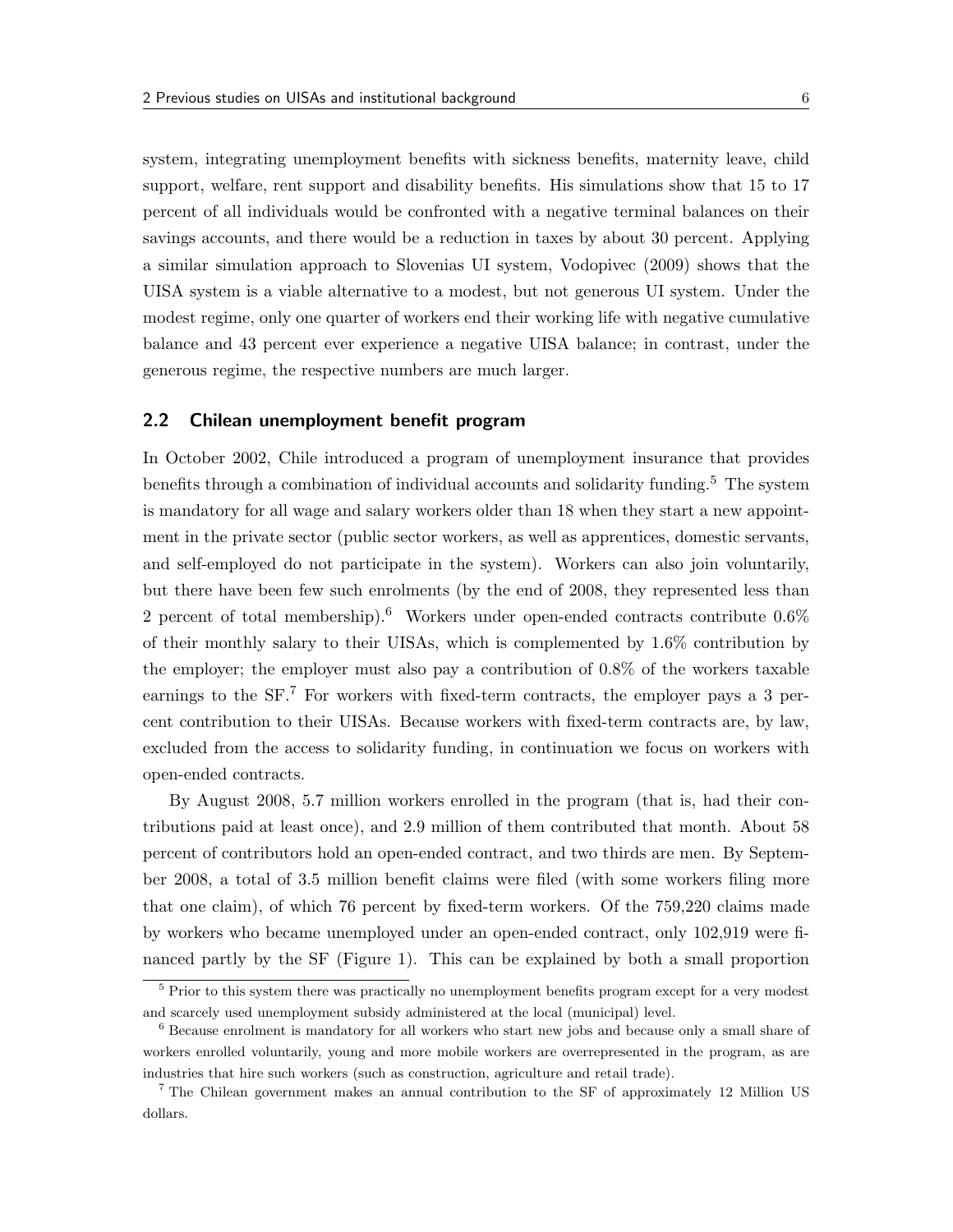of open-ended contracts (22.7% of them) satisfying SF eligibility criteria and by the fact that only about half of the workers who qualified chose to do so. Note that workers can reject the access to the SF, in which case they finance their benefits exclusively out of their UISAs (see below about reasons that may lead workers to do so).

Eligibility conditions, as well as the level of benefits and the potential benefit duration, differ for the schedule based on "withdrawals from UISAs only" and the schedule based on "withdrawals from UISAs and SF." For the option of "withdrawals from UISAs only," there are only two starting eligibility conditions: payment of 12 monthly contributions, either continuously or non-continuously, and being unemployed (for any reason benefits are also paid to workers who separate voluntarily). The potential benefit duration (number of maximum monthly payments) is determined by the length of the contribution period the number of years and fraction over 6 months that the worker has contributed, with a maximum of 5 withdrawals. The level of benefit is also determined by the length of the contribution period. For 12 to 18 contributions, all money accumulated in the UISA is withdrawn in one payment; for contributions beyond 18, the benefit is level is determined by distributing the UISA balance over the potential benefit duration (see Table 1). Note that the recipients withdraw all the funds accumulated in the individual account in each unemployment event, as long as they remain unemployed sufficiently long.

For the option "withdrawals from UISAs and the SF," the following starting eligibility criteria apply: (i) 12 months of continuous contributions to the SF in the period immediately prior to the dismissal; (ii) non-fault dismissal (economic reasons or force majeure); (iii) insufficient UISA balances to fund the benefit as stipulated by the law; and (iv) unemployment status. To keep eligibility status under this option, recipients must pay monthly visits to Municipal Employment Offices (OMILs) and they have to be prepared to accept training programs or job offers provided by these offices paying at least 50% of their preunemployment wages. The level of the benefit is determined by a replacement rate (as a proportion of beneficiarys average wages in the last 12 months), with inflation-adjusted limits on the minimum and maximum. The replacement rate starts at 50% in the first month and decreases by 5 percentage points each subsequent month, reaching 30% in the 5th (last) month. Benefits are first drawn from the beneficiarys UISA and, upon exhausting the account, from the SF. Access to the SF is only granted for two unemployment spells per five years.

To illustrate the incentives for unemployed in the Chilean UB system, Figure 2a shows how the duration of contributions to the system affects the starting replacement rate (see above about the rules that determine subsequent ones).<sup>8</sup> After contributing for 12 months, the individual is entitled to a replacement rate of 27%. Larger number of contributions

<sup>8</sup> This concerns a worker with a monthly salary of 135,000 making a monthly contribution of 2970 (2.2%) and earning a 0,5% monthly rate of return.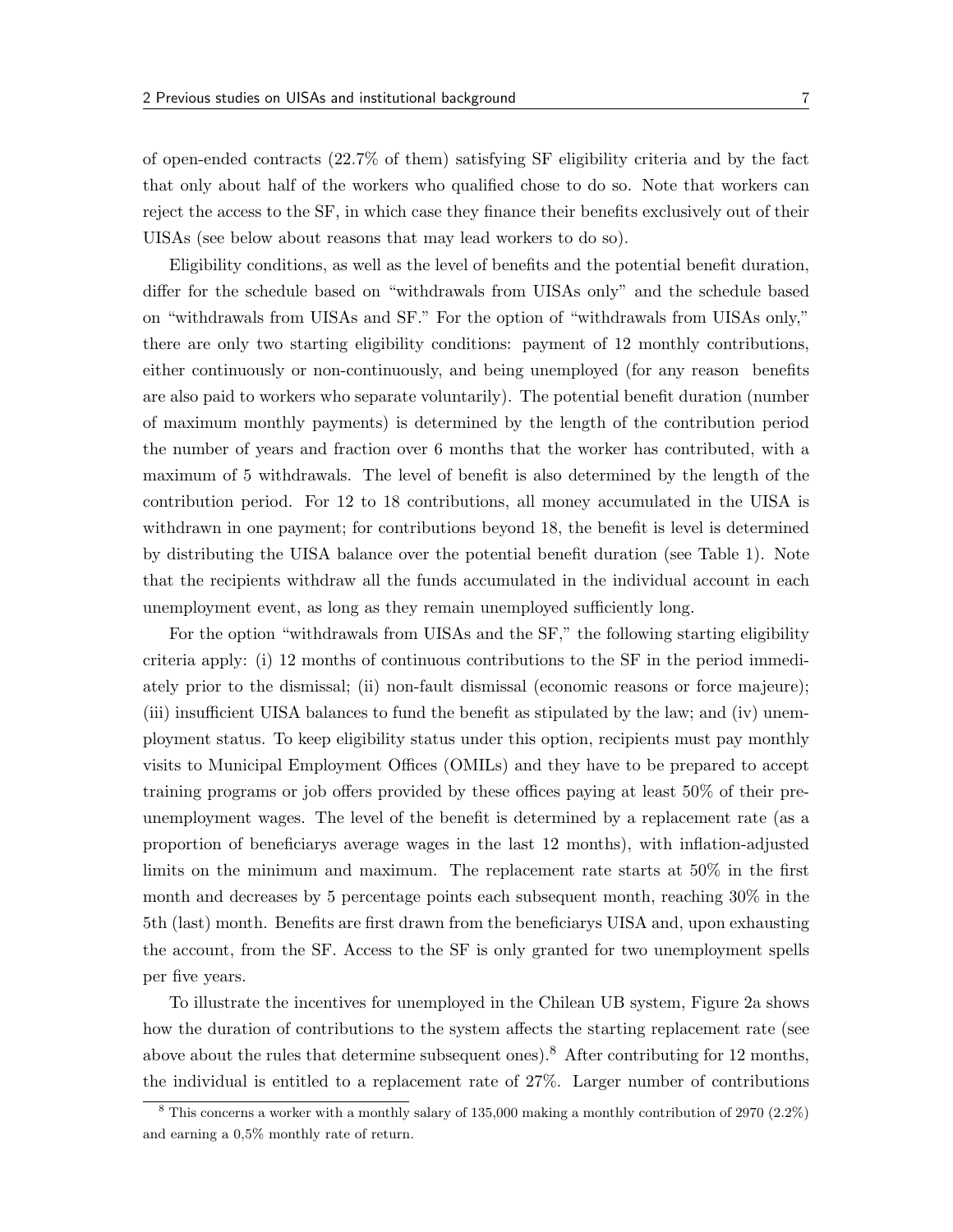gradually increases the replacement rate to 39%, but after 18 months of contributions (when the accumulation of contributions equals 42% of the beneficiary's wage) the benefit is distributed over 2 months, amounting to 22% in the first month and 23% in the second. After 30 months the benefit is distributed over 3 months, etc. Figure 2b shows the evolution of the replacement rate over the unemployment spell of a worker who starts collecting unemployment benefits after paying 36 (monthly) contributions, both for "withdrawals from UISAs only" and "withdrawals from UISAs and SF" schedules. Under "withdrawals from UISAs only," unemployment benefits last for three months; in contrast, under "withdrawals from UISA and SF," unemployment benefits last longer 5 months, and the replacement rate is higher. Clearly, there is a gain from accessing SF both in terms of higher replacement rate and longer potential benefit duration.

#### 3 Description of data and empirical strategy

#### 3.1 Data

Our study relies on administrative records of the contribution histories of and benefits paid to the workers participating in the Chilean unemployment benefit program. These records are maintained by the Superintendencia de Pensiones, the agency in charge of the regulation and supervision of the program. We selected samples of prime age males and females born between 1958 and 1981 who lost a permanent job before 2007. This gave us samples of 49,702 men and 26,276 women (see details in Appendix A).<sup>9</sup> For these individuals, apart from their records of contributions and benefits, we also have information on UISA account balance, educational attainment, and region of residence, and sector of activity of their pre-unemployment employer.

Table 2 provides the summary statistics of this sample, by sex and entitlement to access SF. While the characteristics of the sample differ between men and women, they are rather similar for those entitled and not entitled to access SF (except for unemployment duration); 68 percent of men and 63 percent of women has no right to access the SF. The average number of potential withdrawals from UISAs ranges from 1.7 to 1.9. For men not entitled to use the SF the average unemployment duration including incomplete spells is equal to 8.1 months, and the average duration of completed unemployment spells is 5.6 months. Men who are entitled to use the SF on average have a longer unemployment duration; 9.5 months for all spells and 6.7 months for completed spells. Women stay unemployed for a longer period; for them the average unemployment duration including incomplete spells is about 13 months, while the average duration of completed unemployment spells ranges

 $9$  Note that the samples do not contain personal identifiers. Also note that we removed individuals who have 5 potential withdrawals from their individual accounts from the sample since this concerns only a few individuals.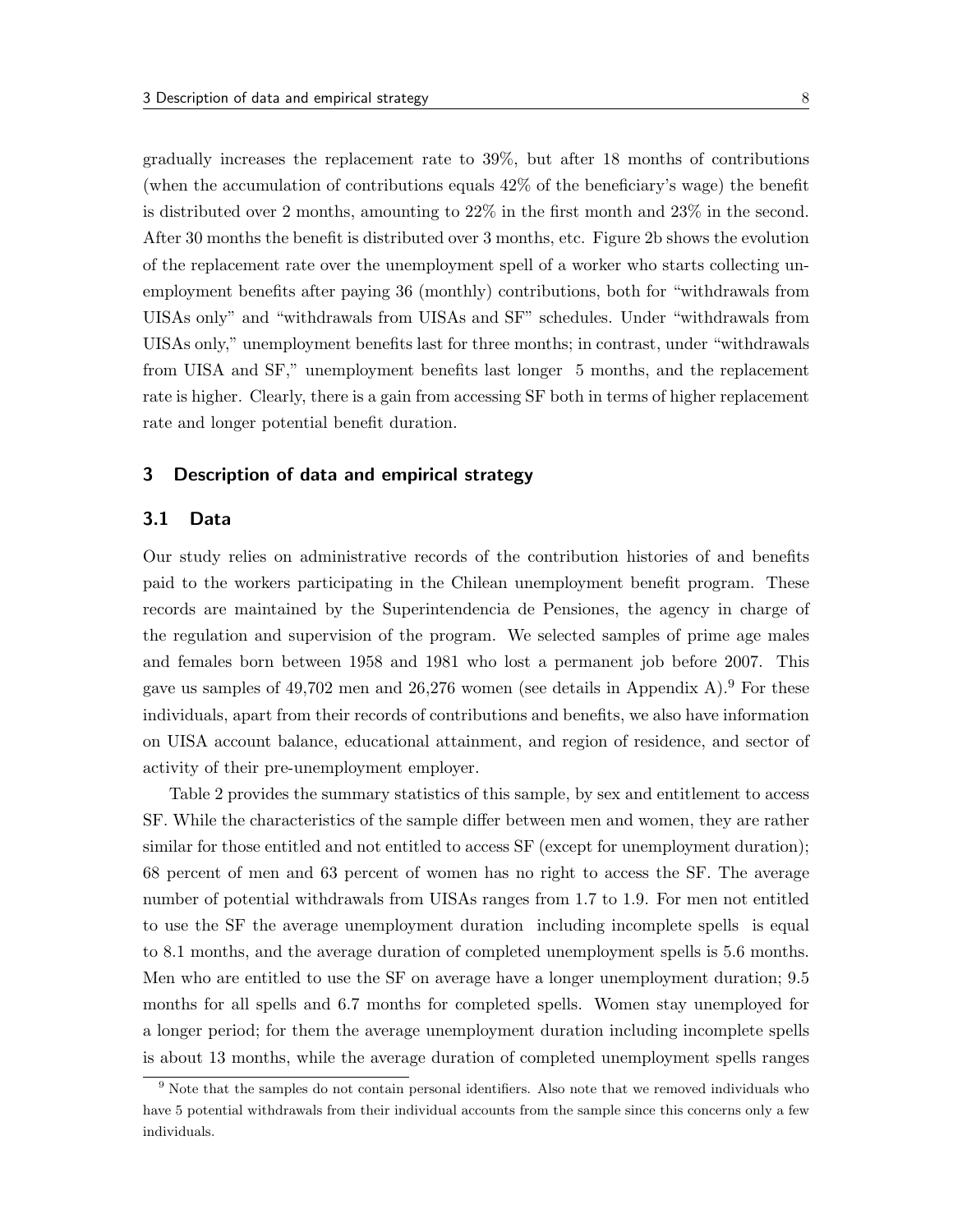from 7.5 to 8.3 months.

#### 3.2 Empirical strategy

The richness of the design of the Chilean program allows the empirical investigation of incentive effects of the program along several dimensions, and the present paper focuses on two of them. The central issue addressed is the impact of the program on re-employment incentives of the program, more precisely, on the exit rate from unemployment. The other issue addressed by the paper is the driving forces influencing the decision to actually use SF, given formal eligibility. While there are apparent gains from gaining access to SF (both higher replacement rate and longer potential benefit, see above), in practice only about half of eligible workers decided to do so - certainly a puzzling result that deserves consideration.<sup>10</sup>

In formulating research questions for our empirical investigation, it is useful to invoke the following theoretical prediction of Orszag and Snower (2002): " under the UA [Unemployment Accounts] system, workers stand to lose more from being unemployed than under the UB [Unemployment Benefits] system, since they internalize more of the costs Consequently, the unemployed have the incentive to search harder for jobs (take less leisure while unemployed)" (p. 11).<sup>11</sup> In order to use this theoretical prediction, let us remember that the Chilean program is, in fact, a "hybrid" system, the system where the unemployed are exposed to both to the "UA" and "UB" systems. Fortunately, regarding re-employment incentives, the program allows grouping of the individuals to regimes that are of "UA" and "UB" type. Beneficiaries not using SF (being on the "withdrawals from UISAs only" schedule, either because they are not entitled to SF or because they chose not to use it) fall under the "UA" regime, and beneficiaries using SF (being on the "withdrawals from UISAs and SF" schedule) fall under the "mixed" regime, because their benefits are paid partly from the individual accounts and partly from the solidarity fund. But for the beneficiaries of the latter group, one can expect that the higher the share of benefits that is potentially paid from SF (the lower the proportion of benefits financed by their UISAs), the more is their behavior akin to the "UB" regime.

<sup>&</sup>lt;sup>10</sup> Questions such as does the program generate incentives for workers to exit from jobs to unemployment in order to access their UISAs funds, and how does the program affect, if at all, the quality of postunemployment jobs, are left for future research.

<sup>&</sup>lt;sup>11</sup> To compare incentives under Unemployment Accounts (UA) and Unemployment Benefits (UB), Orszag and Snower (2002) created a two-period model based on discounted lifetime utility maximization. Under the UA, they assume that workers are required to make ongoing contributions to their unemployment accounts, and the balances in these accounts are available to them during periods of unemployment. In contrast, under the UB each unemployed worker receives an exogenously given unemployment benefit that is financed through a payroll tax.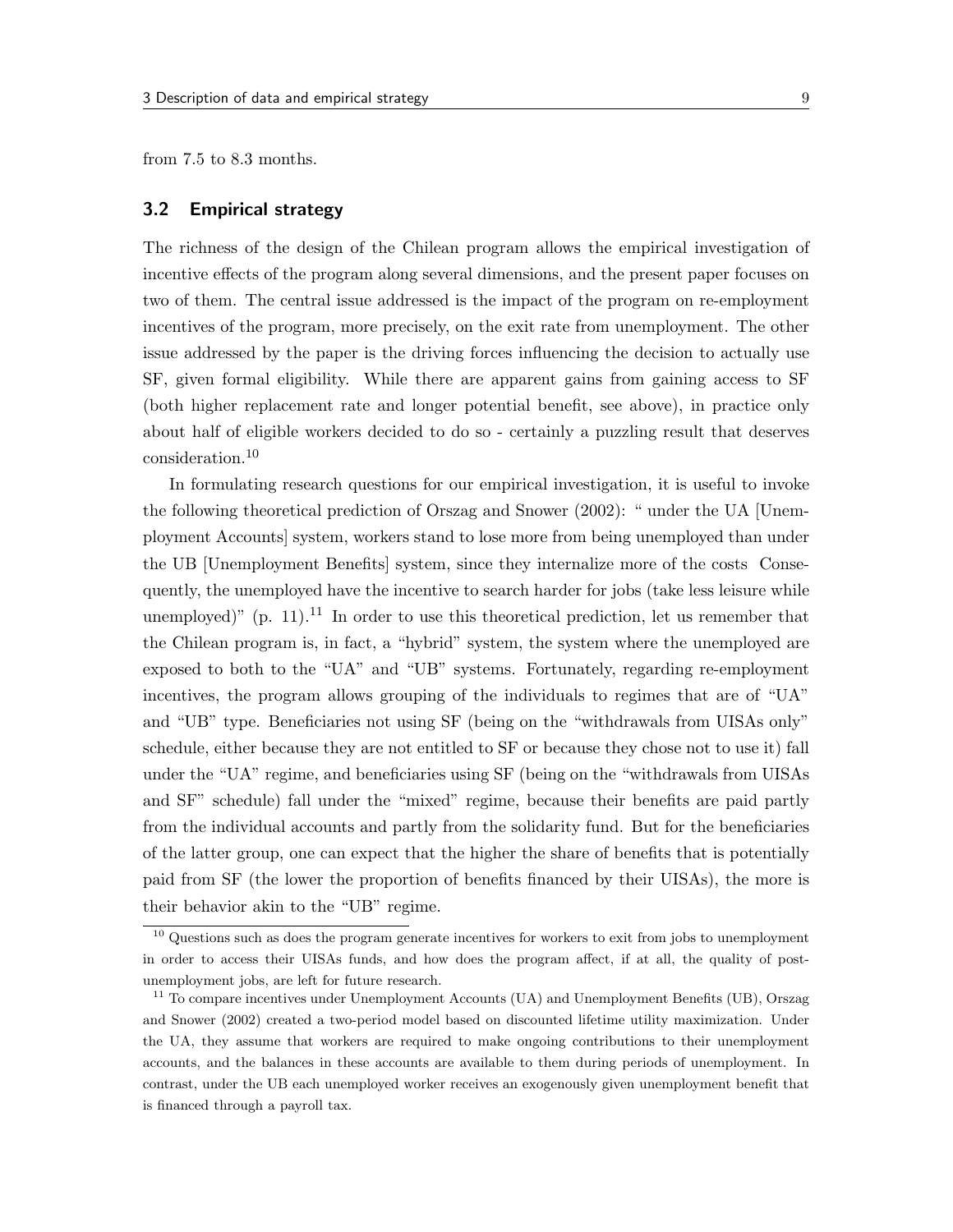Under the design features of the Chilean unemployment benefit program, the above prediction of Orszag and Snower can be reformulated as follows:

- For beneficiaries using SF (being on the "withdrawals from UISAs and SF" schedule), one can expect to detect some disincentives effects of the UI program. In particular, during the potential benefit duration period (in the Chilean case, during the first five months of unemployment), they will be less likely to exit from unemployment than beneficiaries not using SF. Moreover, applying the same logic of internalization of costs, the larger the share of potential benefits that they can finance out of their UISA at the start of the unemployment spell, the more likely they will exit from unemployment (that is, employment disincentives become smaller as the resources obtainable from SF become smaller).
- For beneficiaries not using SF (being on the "withdrawals from UISAs only" schedule), one can expect that the amount of accumulation on their UISAs will not affect their exit rate from unemployment, nor will their time pattern of exit from unemployment be affected by the payment of unemployment benefits, as the costs of unemployment benefits is completely internalized.

The above conclusions, of course, are based on the assumption of "other things being equal", the assumption we will try to accommodate by controlling for observable and unobservable characteristics of the individuals included in our econometric estimations.

We also address the selection issues that arise because some beneficiaries are given an option to select between the "withdrawals from UISAs only" and "withdrawals from UISAs and SF" schedules, and so these two groups may differ in some important unobservable characteristics affecting the exit rate from unemployment. We start our empirical analysis by investigating the determinants of the SF use, and proceed with the analysis of the job-finding rate.

It also needs to be emphasized that to identify the incentive effects that UISAs accumulations have on job-finding rate, we exploit the leverage provided by exogenous variations in such accumulations. Even if they face a common withdrawal schedule (the same replacement rate and potential benefit duration, such as the case if they follow the "withdrawals from UISAs and SF" schedule), beneficiaries differ in the amount of accumulated savings on their UISAs in the way that is unrelated to their individual characteristics. Indeed, given that the system is still in the starting period, this amount is determined, above all, by a lay off decision of the employer, the timing of which triggers the enrollment of the worker in the unemployment benefit program and thus determines the length of the contribution period and hence the amount accumulated on UISAs.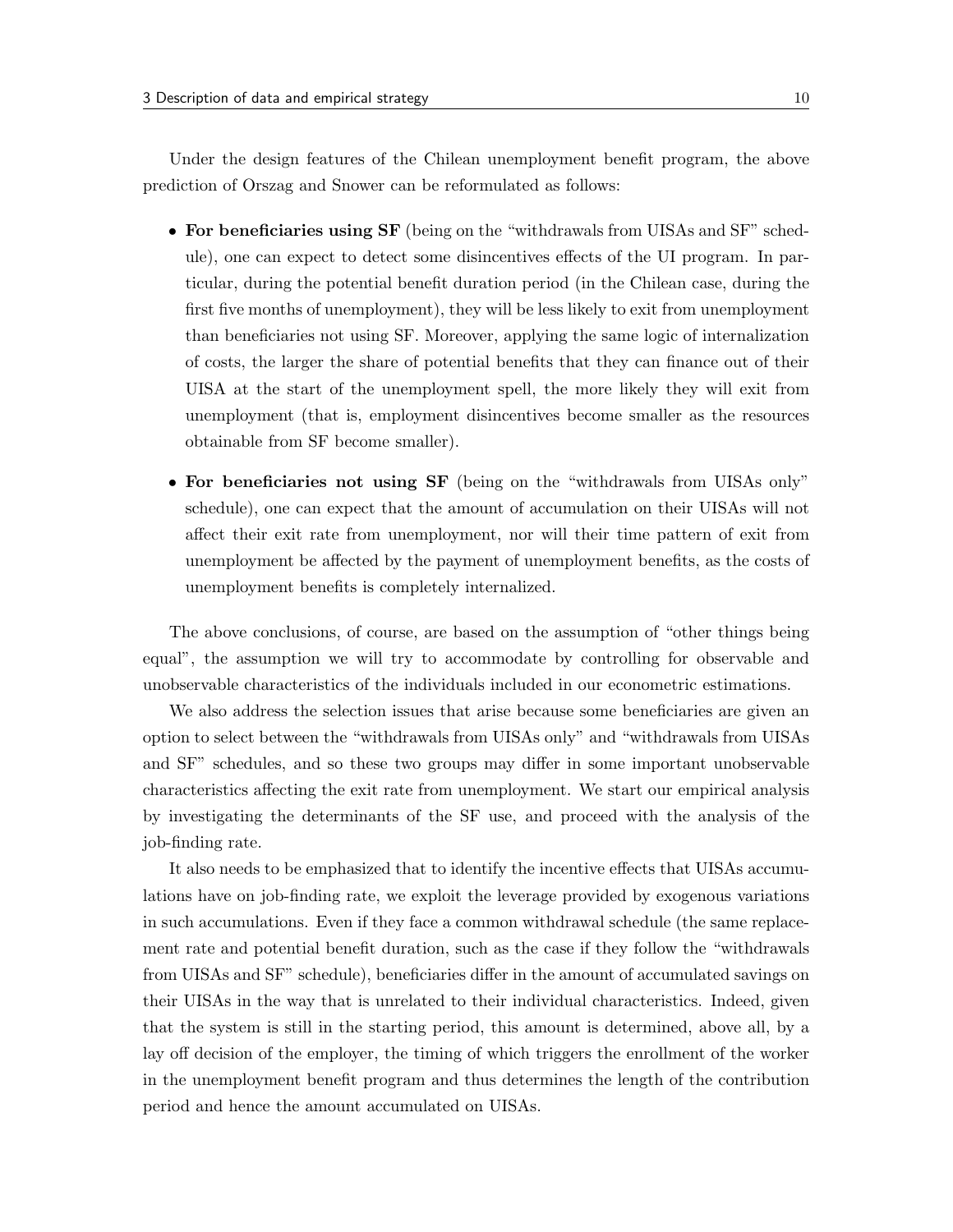#### 4 Determinants of solidarity fund use

As mentioned above, only about half of people who are eligible to access SF decide to do so. In this section we examine the factors that influence this decision, focusing on the number of potential UISAs withdrawals an indication of the size of the individual savings available to finance unemployment benefits as a possible determinant.

While the entitlement to use SF is not a matter of choice, the actual use of SF is. As described above, eligibility to use the SF is determined by technical rules that individuals cannot affect (see above on the starting eligibility criteria for "withdrawals from UISAs and the SF" schedule). In contrast, there is a clear monotonic relationship between the actual use of the SF and the number of potential withdrawals from UISAs: the higher the number of potential withdrawals, the lower the use of the SF the finding that applies to both men and women (Table 3). For example, among the men who are entitled to use the SF and having one potential withdrawal, 61% uses the SF, and among men entitled to use SF and having four potential withdrawals, only 27% uses the SF.

To investigate how the number of potential withdrawals from the UISAs and personal characteristics affect the use of the SF conditional on entitlement we performed a logit estimates. Thus  $Pr(y) = \Lambda(x'\gamma)$ , where  $\Lambda$  is an indicator of the logistic cumulative distribution function,  $y$  indicates whether or not an individual uses the SF,  $x$  is a vector of explanatory variables, and  $\gamma$  is a vector of parameters.<sup>12</sup> Conditional on the observed characteristics, parameter estimates show that the higher the number of potential withdrawals (that is, the larger individual accumulations and hence the lower the potential gain from using the solidarity fund), the lower the probability of the use of the SF (Table 4). This has a simple, intuitively clear interpretation: the more the unemployed can rely on their own funds, the less likely they apply for the SF, because the usage of SF is associated with certain costs, above all, the transaction costs of contacting the employment offices and of satisfying continuing eligibility requirements (that include accepting suitable job offers) and possible stigmatization of persons using employment office services. Other results show significant effects from industry, region, educational attainment, and birth cohort. Moreover, the results show that individuals who entered unemployment in 2005 and 2006 where less likely to use the SF than those in previous years.

#### 5 Empirical analysis of job finding rates

In this section we report the results of econometric estimation of mixed proportional hazard rate models that allow us to investigate the validity of the predictions about the job-finding

 $12$  The x refers to a vector of personal characteristics and variables related to the unemployment benefit program presented in Table 2. For simplification a subscript referring to individual is omitted.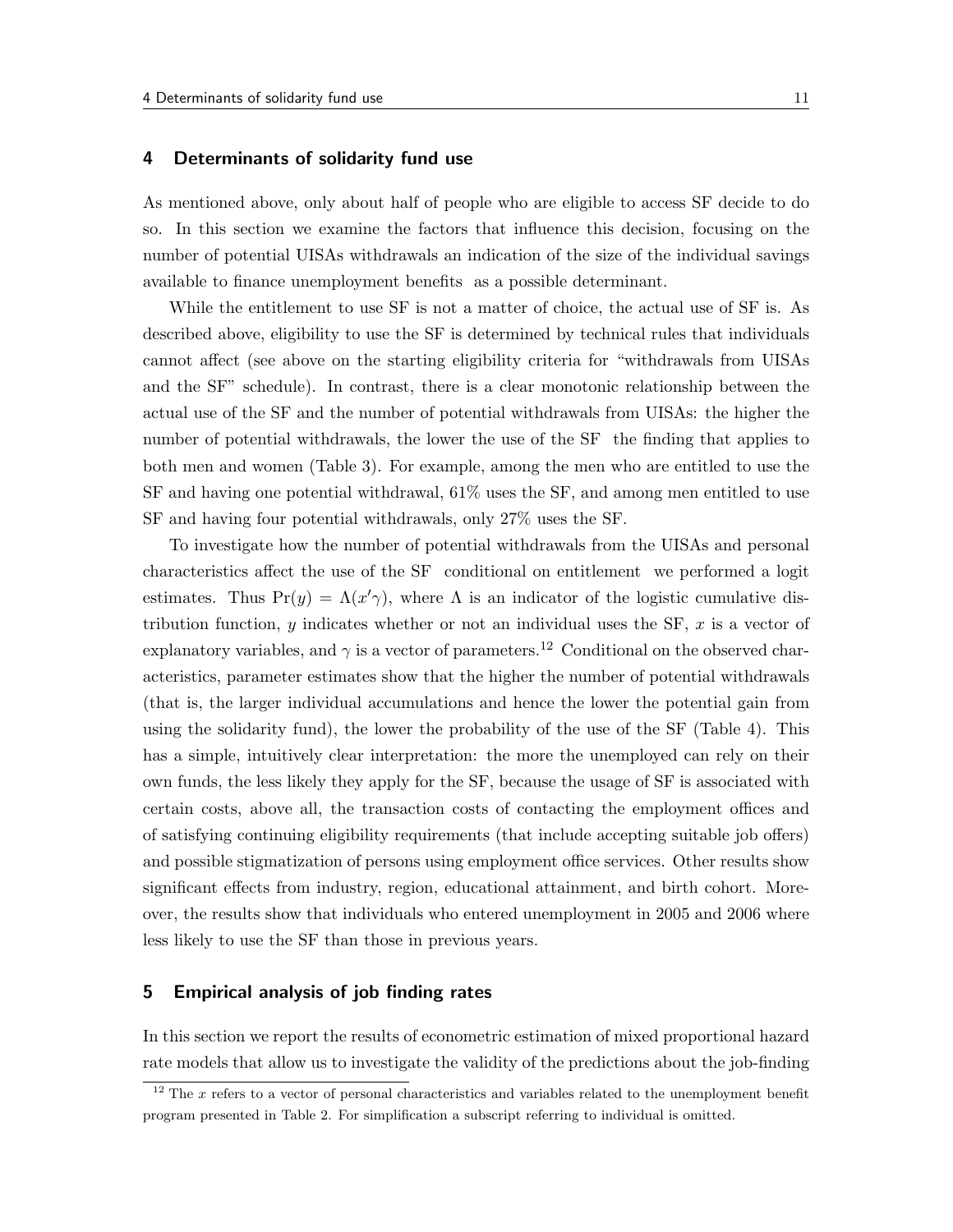incentives generated by the Chilean unemployment benefit program. To obtain a better understanding of the job-finding process, we start with graphical analysis of exit rates and survival in unemployment for key groups of beneficiaries.

Figure 3 shows the exit rates and survival rates for prime age men, separately for workers who are not entitled to access SF, for those who are entitled but do not use the SF and for those that use the SF. The main differences occur at the start of the unemployment spell, with the job-finding rate for workers not using the SF exceeding the job-finding rate of workers who use the SF. In fact, the job finding rate of the latter group is increasing over the first 5 months of unemployment, and from the sixth month onward the differences in job finding rate between the three groups become small (Figure 3a). Consistent with above, the survival function shows that workers who use the SF stay in unemployment longer than workers who do not use the SF (Figure 3b).

Figure 4 gives a similar overview of exit rates and survival rates for prime age women. The exit rates are lower but the patterns are very similar to those of men. Women who use the SF have a low and increasing exit rate in the earlier months of unemployment. Women who do not use the SF initially have a higher unemployment exit rate but after about 5 months their exit rates are similar to the exit rate for women who use the SF.

#### 5.1 Econometric modeling of the job-finding rate

We analyze transitions from unemployment using mixed proportional hazard rate models. In our model the job-finding rate at time (unemployment duration) t conditional on observed characteristics  $x$  and unobserved characteristics  $u$  can be specified as:

$$
\theta(t|x) = \lambda(t) \exp(x'\beta + u) \tag{1}
$$

where  $\beta$  is a vector of parameters and the  $\lambda(t)$ -functions represent individual duration dependence. Individual duration dependence is modeled in a flexible way by using step functions:

$$
\lambda(t) = \exp(\Sigma_k \lambda_k I_k(t))
$$
\n(2)

where  $k (= 1,..,N)$  is a subscript for time-intervals, and  $I_k(t)$  are time-varying dummy variables that are one in N subsequent time-intervals. The parameters k measures the pattern of duration dependence. The conditional density function of the completed unemployment duration  $t$  can be written as

$$
f(t|x,u) = \theta(t|x,u)\exp(-\int_0^t \theta(s|x,u)ds)
$$
\n(3)

Finally, the unobserved heterogeneity is assumed to follow a discrete distribution with two points of support  $v_a$  and  $v_b$ , with  $Pr(u = u_a) = p$  and  $Pr(u = u_b) = 1 - p$  and p has a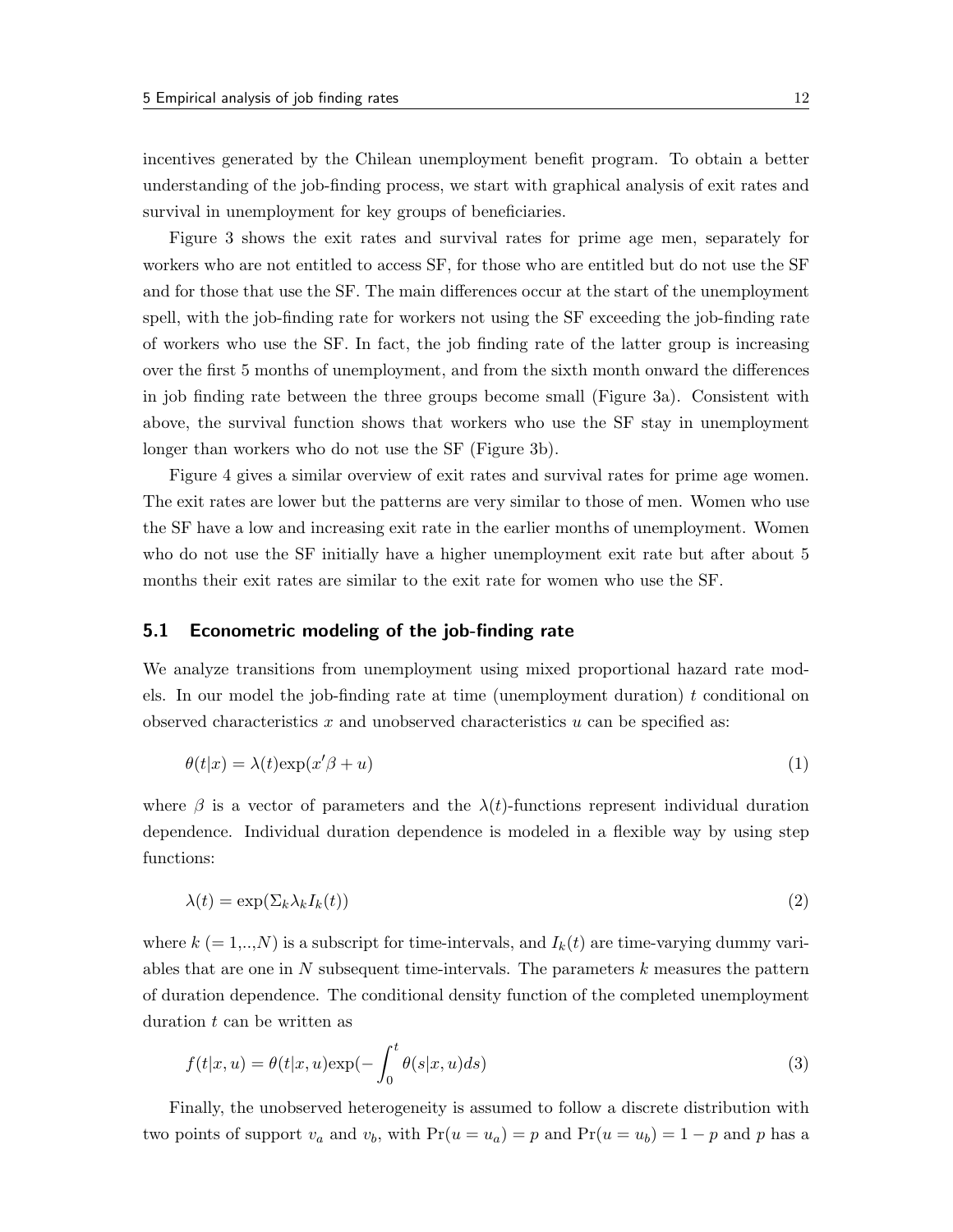logit specification:  $p = \exp(\alpha)/(1 + \exp(\alpha))$ . The two points of support are random effects assumed to be orthogonal to the observed characteristics of the individuals. Because we also estimate a constant we normalize  $u_a = 0$ . We remove the unobserved components by taking expectations:

$$
f(t|x) = E_u[f(t|x, u)]
$$
\n(4)

The parameters are estimated separately for men and women for each of the three groups of benefit recipients. We use the method of maximum likelihood, taking into account that some durations are right-censored while the complete durations are known in discrete months.

The above model is suitable to estimate the job-finding rate for the group of beneficiaries not entitled to use SF. For the group that is entitled to use SF, however, we have to account for the fact that it comprises both individuals who decided to use SF and individuals who decided not to use SF, and that this decision may not be exogenous to the exit rate. It may well be the case that individuals who expect to be unemployed for a long period are more inclined to use the SF than those who expect to be unemployed for short period (see also Berstein et al., 2007). Thus it may be the case that unobserved worker characteristics affect both the exit rate and the inclination to use the SF.

To address the above concern, we investigated whether the distribution of unobserved heterogeneity is the same for workers who entitled to use the SF and who opt to use it as compared to those who are entitled to use the SF but choose not to use it.

### 5.2 Parameter estimates

In Tables 5 and 6, we present the results of the estimation of both above-described proportional hazard rate models. Table 5 contains the parameter estimates for males, table 6 shows the results for females. Key findings are as follows:

• For the beneficiaries who used the SF (following the schedule "withdrawals from UISAs and SF"), the results show that the higher accumulation of the UISAs, the higher the probability of exit from unemployment, as evident from the positive coefficients of the dummy variables for the number of potential withdrawals. Moreover, there is a monotonous increase in the exit rate in the first 6 months of unemployment, and a steady reduction of the exit rate thereafter, for both men and women. This is indeed a pattern consistent with (dis)incentives related to the receipt of benefits, as the exit rate is lower at the beginning of the unemployment spell (reflecting the "waiting" effect moral hazard connected with the use of SF), the effects in place over the period of potential receipt of benefit (5 months in this case).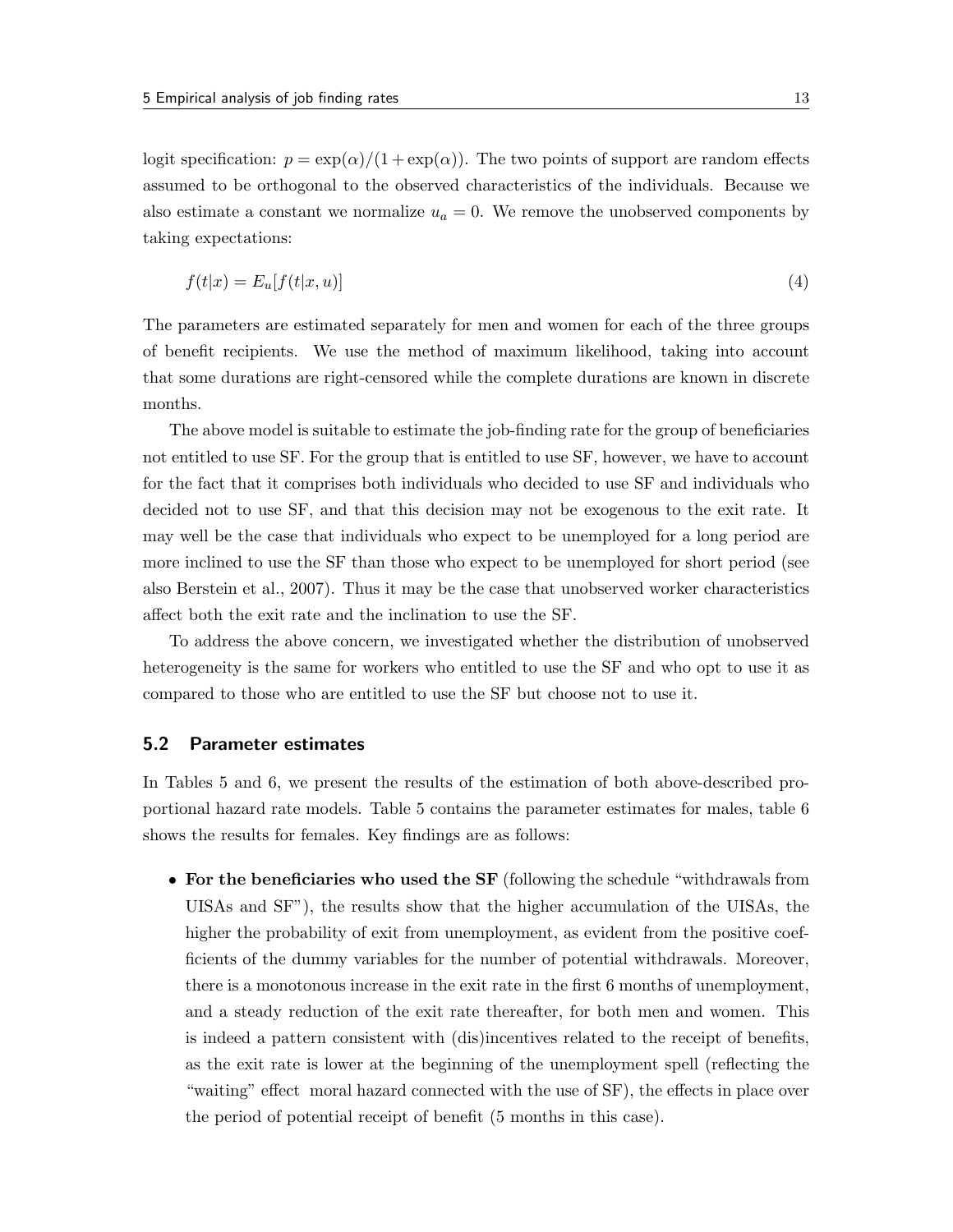- For beneficiaries who were not entitled to use the  $SF$  (relying on UISAs only), the number of potential withdrawals has no effect on the exit rate out of unemployment. This means that the UISA accumulation of beneficiaries relying on UISAs only does not affect exit rates. Moreover, the time pattern of exit from unemployment as determined by the coefficients of monthly dummies shows no correspondence to payment of unemployment benefits. For both men and women these coefficients show strong and monotonic negative duration dependence.
- For the group of beneficiaries not using the SF because they chose so, the parameter estimates are very similar to those not using SF because they did not qualify for the use SF: for men job finding rates are unaffected by the number of potential withdrawals, and the exit rates for both men and women show negative duration dependence throughout the unemployment spell.

We find that for all groups unobserved heterogeneity is present, and we can identify two groups of workers, one with high and one with low job-finding rate. For both men and women the first group with a high job-finding rate is always larger than the second group with a substantially lower exit rate. The fact that we are able to identify unobserved heterogeneity indicates that the observed personal characteristics are insufficient to cover all determinants of the exit rates out of unemployment. For males we find no significant selectivity in the use of the SF. We cannot reject the hypothesis that there is no selectivity in the use of the  $SF^{13}$  For females we can reject this hypothesis. Apparently there is selectivity in the choice of using the SF. The group of women who choose to use the SF on average has a weaker labor market position or is less motivated to find a job.

# 6 Concluding remarks

The study examined work incentives generated under the Chilean unemployment benefit program. This is a unique, innovative program combining social insurance with selfinsurance in the form of savings accumulated on UISAs, designed so as to mitigate the moral hazard problem present in traditional UI programs. The study estimated the determinants of the job-finding rate of unemployment benefit recipients and, taking advantage of the design features of the program, was able to identify work incentives generated by the program, separately by the UISAs and SF component of the program.

Our results render a strong support to the idea that UISAs can improve work incentives. We find that for beneficiaries that take advantage of SF, the probability of exit from unemployment of benefit recipients is positively associated with the amount of savings

<sup>&</sup>lt;sup>13</sup> This is tested by imposing that that the distribution in unobserved heterogeneity is the same for those who choose or not choose to use the SF.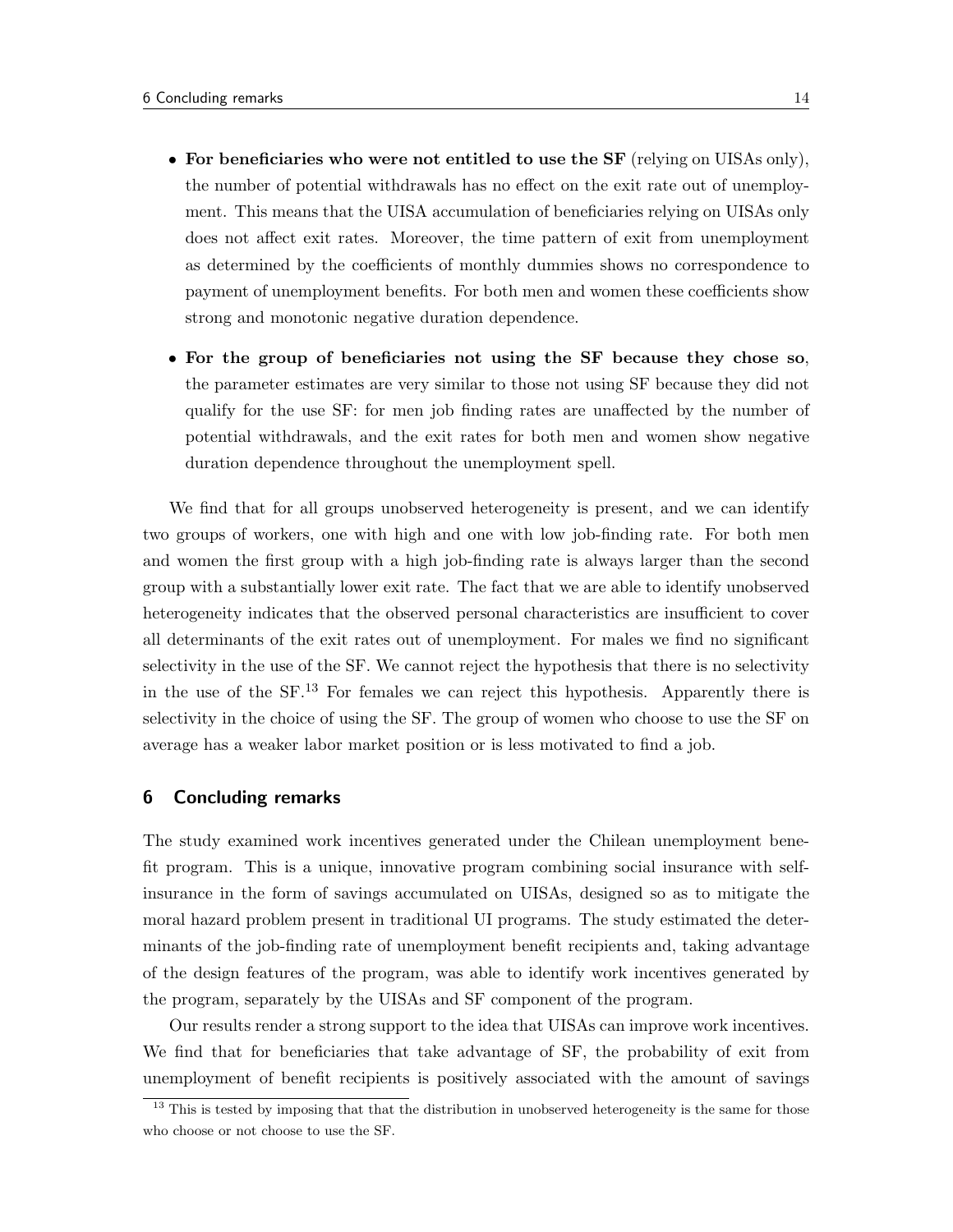on recipients UISA at the start of the unemployment spell, and that there is no such association for the beneficiaries that rely on their own UISAs savings only a clear sign that individuals internalize the costs of unemployment benefits and treat UISAs resources as their own. Our results also reveal the unemployment duration dependence pattern consistent with moral hazard effects, for beneficiaries using SF, and the pattern free of such effects, for beneficiaries relying on UISAs only. Interestingly, because the total benefit does not depend on the source of funding, the disincentive effects we find for beneficiaries that use SF should be totally attributed to moral hazard behavior, as opposed to the "liquidity" effects of benefits (compare Chetty, 2008).

The above findings have strong policy implications, particularly important for developing countries. By providing empirical support to the so far only theoretically grounded claims that UISAs can reduce work disincentives connected by OECD-style UI programs, they provide a strong endorsement for ideas of reforming traditional UI programs by introducing an UISAs component (for the U.S., see recent proposals by Kletzer and Rosen, 2006, and in particular, Kling, 2006). And the introduction of UISAs seems particularly attractive for developing countries, because they face a large informal sector and they lack the administrative capacity needed for an effective implementation of the standard UI system (particularly of checking continuing eligibility conditions that requires monitoring of job-search behavior and of labor market status).

Our study also prompts questions about the design of the UISAs program. Our results show that participants in the Chilean program face work disincentives through the SF component of the program, although the vast majority of benefits are not paid using the SF. Hence the question of what is the appropriate scope for the SF component and, moreover, what is the scope for monitoring and sanctions in such a system, as our results also show that the likelihood of using SF depends on the perceived costs of using SF. Another open question relates to the relative size of the UISA and SF components. In fact, our results point to an important interrelation between the two, as increasing the UISAs component (perhaps even by partial government matching of contributions) may encourage job-finding rate and reduce the resources needed for solidarity funding.

The answer to these questions, however, does not lie exclusively in the job finding incentives of the program. The ultimate design of any UI scheme must respond to the main objective of smoothing consumption while creating improved conditions for job transitions and even achieving some redistributive impact. To strike the balance between UISAs (which essentially consist on self-insurance) and other forms of risk pooling, such as a Solidarity Fund, policy makers must consider their effects on these outcome variables as well as on the job finding incentives we have studied on this paper.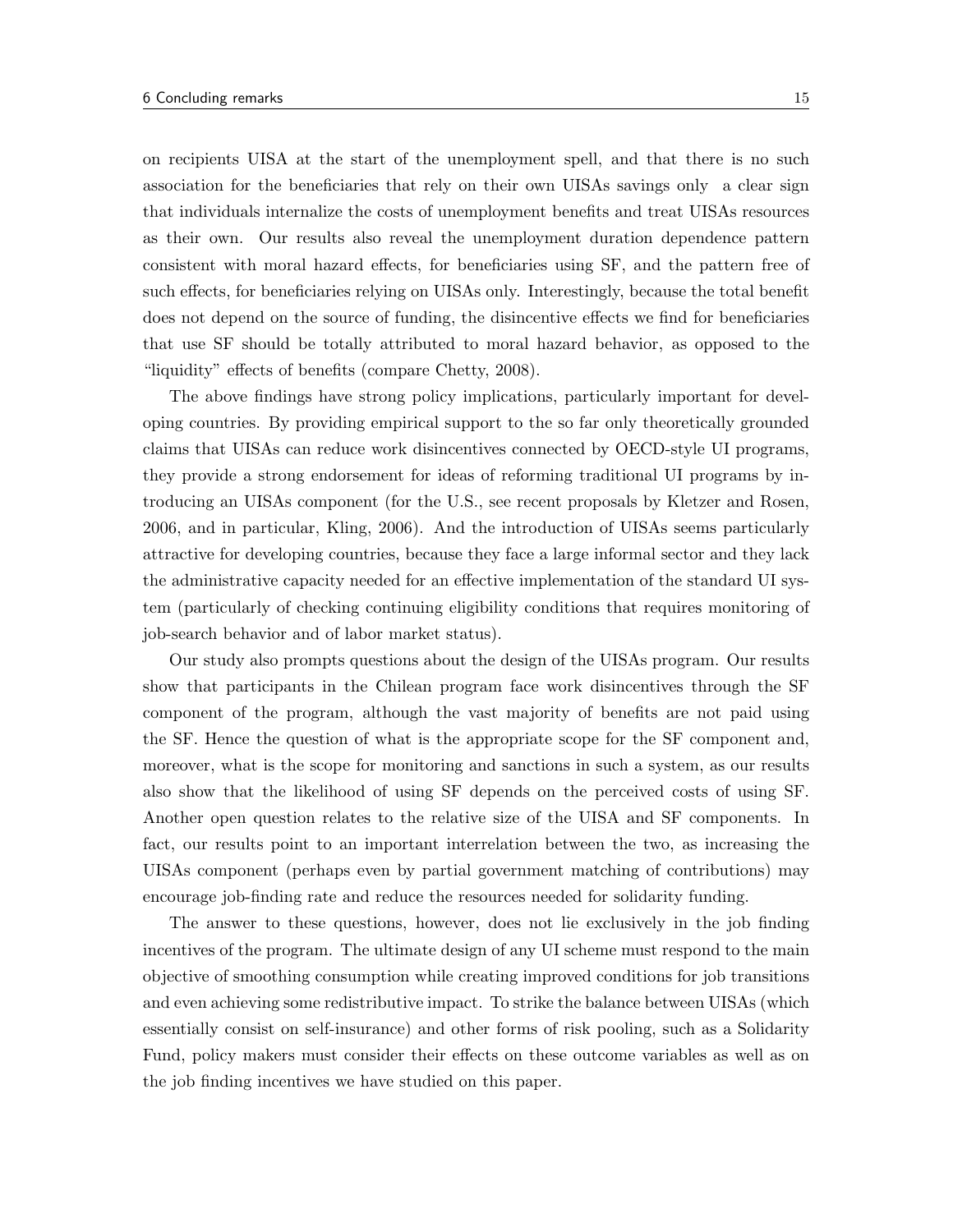## 7 References

- Abbring, J.H., G.J. van den Berg, and J.C. van Ours (2005) The effect of unemployment insurance sanctions on the transition rate from unemployment to employment, Economic Journal, 115, 602-630.
- Acevedo, G., P. Eskenazi, and C. Pags (2005) The Chilean unemployment insurance: a new model of income support available for unemployed workers? Working Paper, World Bank, Washington D.C.
- Berstein, S., E. Fajnzylber, P. Gana, and I. Poblete (2007) Cinco Años de Funcionamiento del Seguro de Cesanta en Chile, Working Paper No 23, Superintendencia de Pensiones, Santiago, Chile.
- Bover, O., M. Arellano and S. Bentolila (2002) Unemployment duration, benefit duration and the business cycle, Economic Journal, 112, 223-265.
- Chetty, R. (2008) Moral hazard versus liquidity and optimal unemployment insurance, Journal of Political Economy, 116, 173-234.
- Feldstein, M. and D. Altman (1998) Unemployment insurance savings accounts, NBER Working Paper 6860.
- Fölster, S. (1999) Social insurance based on personal savings, Economic Record, 75, 5-18.
- Fölster, S. (2001) An evaluation of social insurance savings accounts, Public Finance and Management, 1 (4), 420-448.
- Fredriksson, P. and B. Holmlund (2006a) Improving incentives in unemployment insurance: a review of recent research, Journal of Economic Surveys, 20, 3, 357-386.
- Fredriksson, P. and B. Holmlund (2006b) Optimal unemployment insurance design: time limits, monitoring, or workfare? International Tax and Public Finance, 13, 5, 565-585.
- Gruber, J. (1997) Consumption-smoothing effects of unemployment insurance, American Economic Review, 87 (1), 192-205.
- Hamermesh, D.S., and D. T. Slesnick (1995) Unemployment insurance and household welfare: microeconomic evidence 1980-93, NBER Working Paper No. 5315, National Bureau of Economic Research, Cambridge, MA.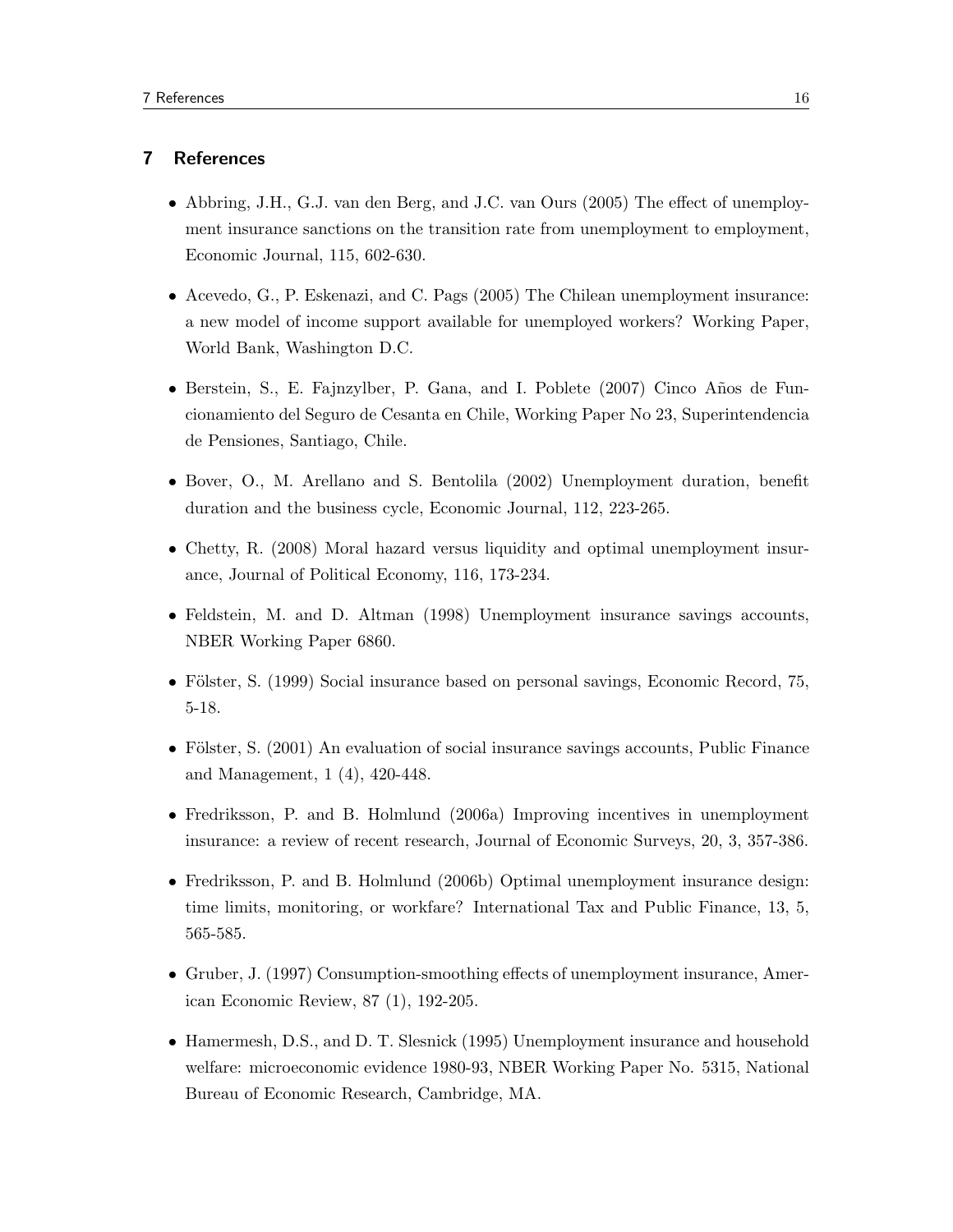- Holmlund, B. (1998) Unemployment insurance in theory and practice, Scandinavian Journal of Economics, 100, 113-141.
- Kletzer L. G and H.F. Rosen (2006) Reforming unemployment insurance for the twenty-first century workforce, The Brookings Institution, Discussion paper 2006-06.
- Kling J.R. (2006) Fundamental restructuring of unemployment insurance: wage-loss insurance and temporary earnings replacement accounts, The Brookings Institution, Discussion paper 2006-05.
- Kugler, A. (2005) Wage-shifting effects of severance payments savings accounts in Colombia, Journal of Public Economics, 89, 487-500.
- Lalive, R., J.C. van Ours, and J. Zweimüller (2006) How changes in financial incentives affect the duration of unemployment, Review of Economic Studies, 73, 4, 1009-1038.
- Orszag, J.M., D.J. Snower, and J.E. Stiglitz (1999) The impact of individual accounts: piecemeal vs. comprehensive approaches. Paper presented at the Annual Bank Conference on Development Economics, World Bank, April 29, 1999.
- Orszag, M. and D. Snower (2002) From unemployment benefits to unemployment accounts, Discussion Paper no. 532, IZA, Bonn.
- Stiglitz J.E.,and J. Yun (2005) Integration of unemployment insurance with retirement insurance, Journal of Public Economics, 89, 2037-2067
- Van Ours, J.C. and M. Vodopivec (2006) How shortening the potential duration of unemployment benefits affects the duration of unemployment: evidence from a natural experiment, Journal of Labor Economics, 24, 2, 351-378.
- Vodopivec, M. (2004) Income support for the unemployed: issues and options, The World Bank, Regional and Sectoral Studies Series.
- Vodopivec, M. (2009) How viable are unemployment insurance savings accounts: simulation results for Slovenia, Comparative Economic Studies, forthcoming.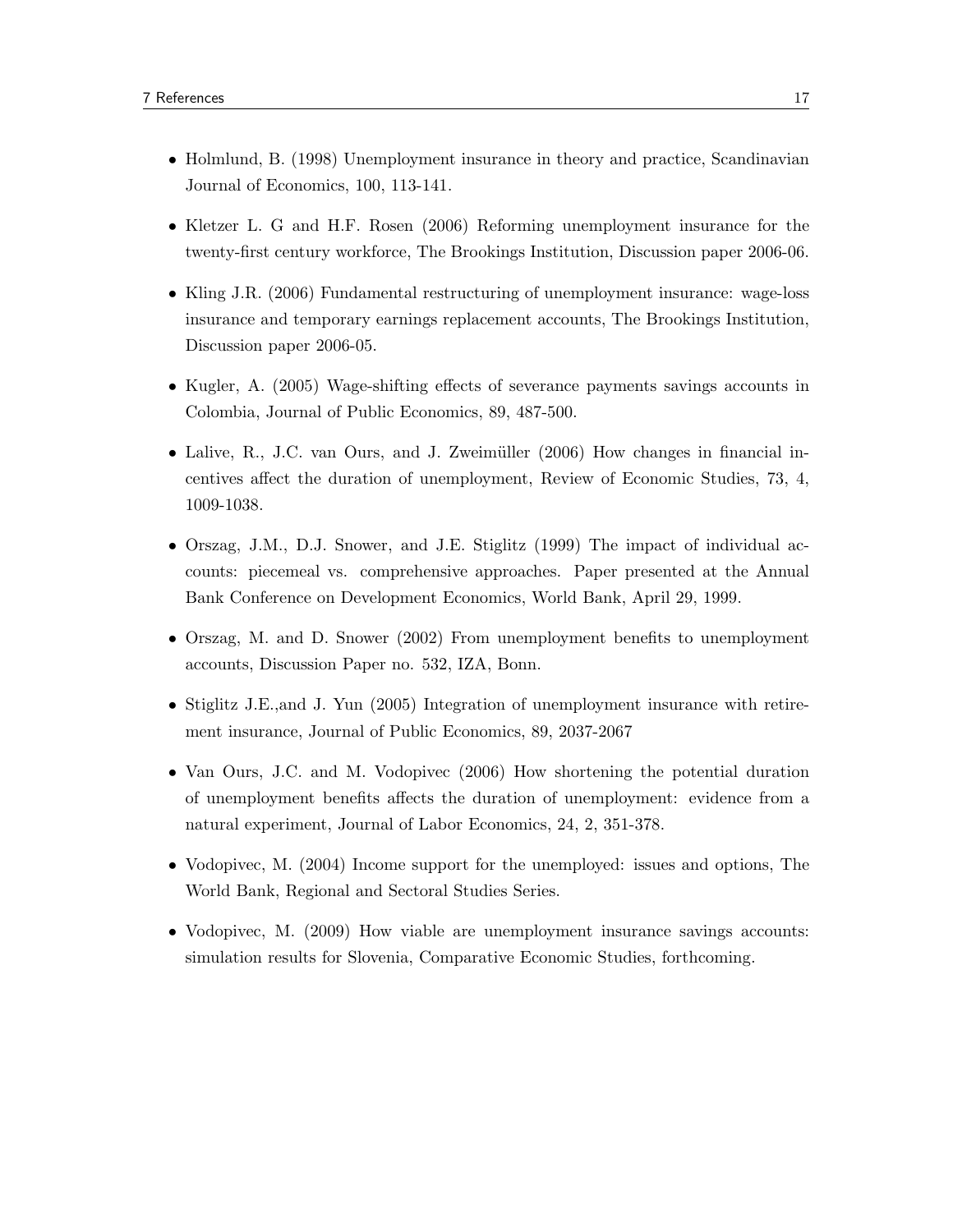#### 8 Appendix A: Details about the data

There are two datasets available that contain information on beneficiaries and their labor history. The first, called "Relaciones", contains all the labor relationships between October 2002 and January 2008 of workers who have claimed unemployment benefits from their individual account or from the Solidarity Fund. The second database "Beneficiarios" contains all the information of each benefit claimed by each worker. In total, the datasets contain 1,702,008 observations. On average, the number of labor relations per person is equal to 5.63 and the average length of a relation is equal to 9.31 months. The average number of benefits claimed by a person is equal to 2.12, which means that not every ending of a labor relation results in a benefit claim. The first and most important definition we have to deal with is unemployment. The difficulty with defining unemployment is that there are many changes between jobs for a lot of individuals. It is not always clear that an individual is actually without a job and some individuals have multiple jobs at the same time. So it can happen for instance, that a new labor relationship starts before the end of the previous relationship. It is also possible that a second relationship lies completely within the period of a different labor relationship. A benefit claimed by a worker is thus frequently done while the person is actually employed (by a different employer). Unemployed who came from a fixed term job are never entitled to benefits from the SF. Furthermore, workers with a fixed term contract often have multiple jobs, so that the incentive structure when becoming unemployed from one of these jobs is not clear. Therefore, the analysis is restricted to persons who lose a job with a permanent contract. This restriction gives a sample of 973,326 persons of which 77,553 persons never had a fixed term contract during the observation period.

The procedure to establish the periods of unemployment is as follows. First, the database "Relaciones" is used to find for every worker the (first) month without contributions between the pair "worker-employer" where the contract is permanent. Out of the 973,326 persons who had a permanent contract in the observation period, 885,326 have an unemployment period as defined above. Next, the month of the last contribution payment is compared to the dates of the benefits claimed by each worker. If the start of the period without contributions corresponds to the date of the ending of a contract that generates the benefit or lies between the date of the benefit claim and the ending of the contract (given in "Beneficiarios"), the benefit claim is kept in the database. If not, the observations of the person are not used.<sup>14</sup> This reduces the sample enormously to 245,471 persons. Finally, the employer identification number of the benefit claim is used from "Relaciones" to establish the exact labor relation. We removed 58,090 persons from the dataset because

<sup>&</sup>lt;sup>14</sup> It could be the case that a second period of unemployment does result in an benefit claim, but these are not taken into account.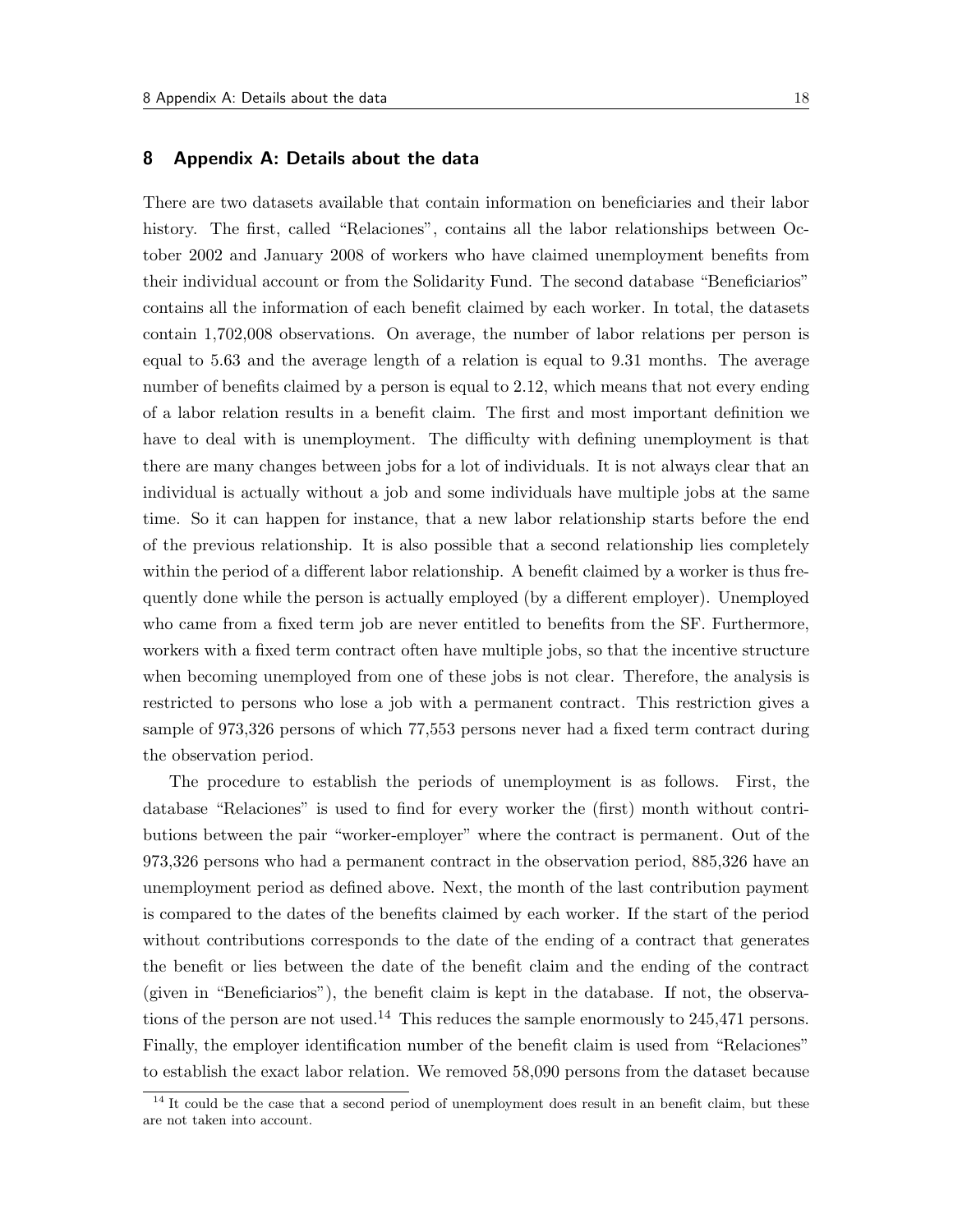there was no labor relation with a fixed contract present before the benefit claim. Then 187,381 persons remain.

The beginning of the period without contributions, which is compared to the dates of the benefits claimed by each worker, does not always correspond with a benefit claim or with the end of the contract variable which is also mentioned in the database "Beneficiarios". The differences can be quite substantial but more than 90% of the claims fall in the same month as the last contribution payment. After removing persons about whom not all personal characteristics are available we are left with a sample of 147,217 individuals from which we draw our samples of prime age males and females.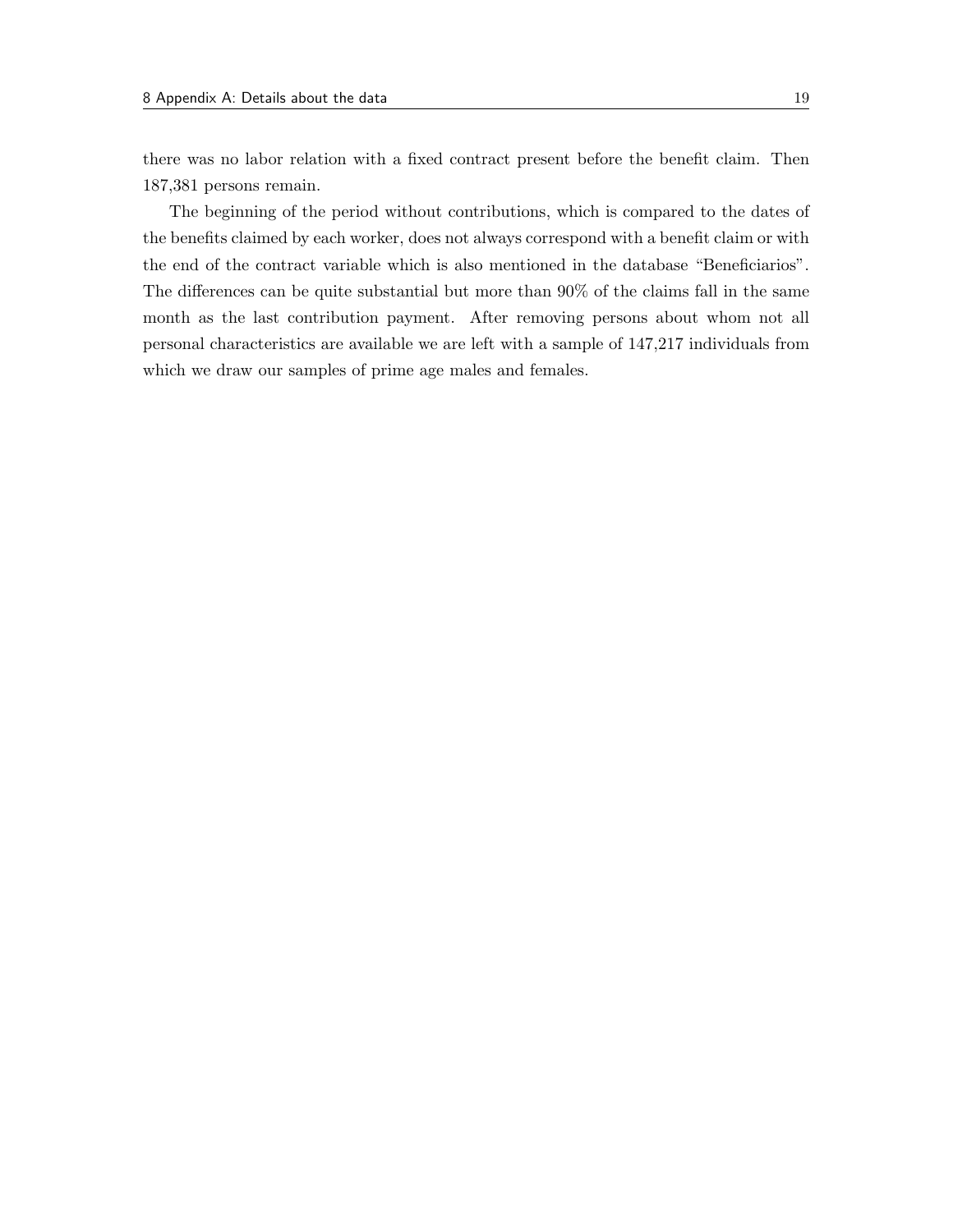



9 Grahps and Tables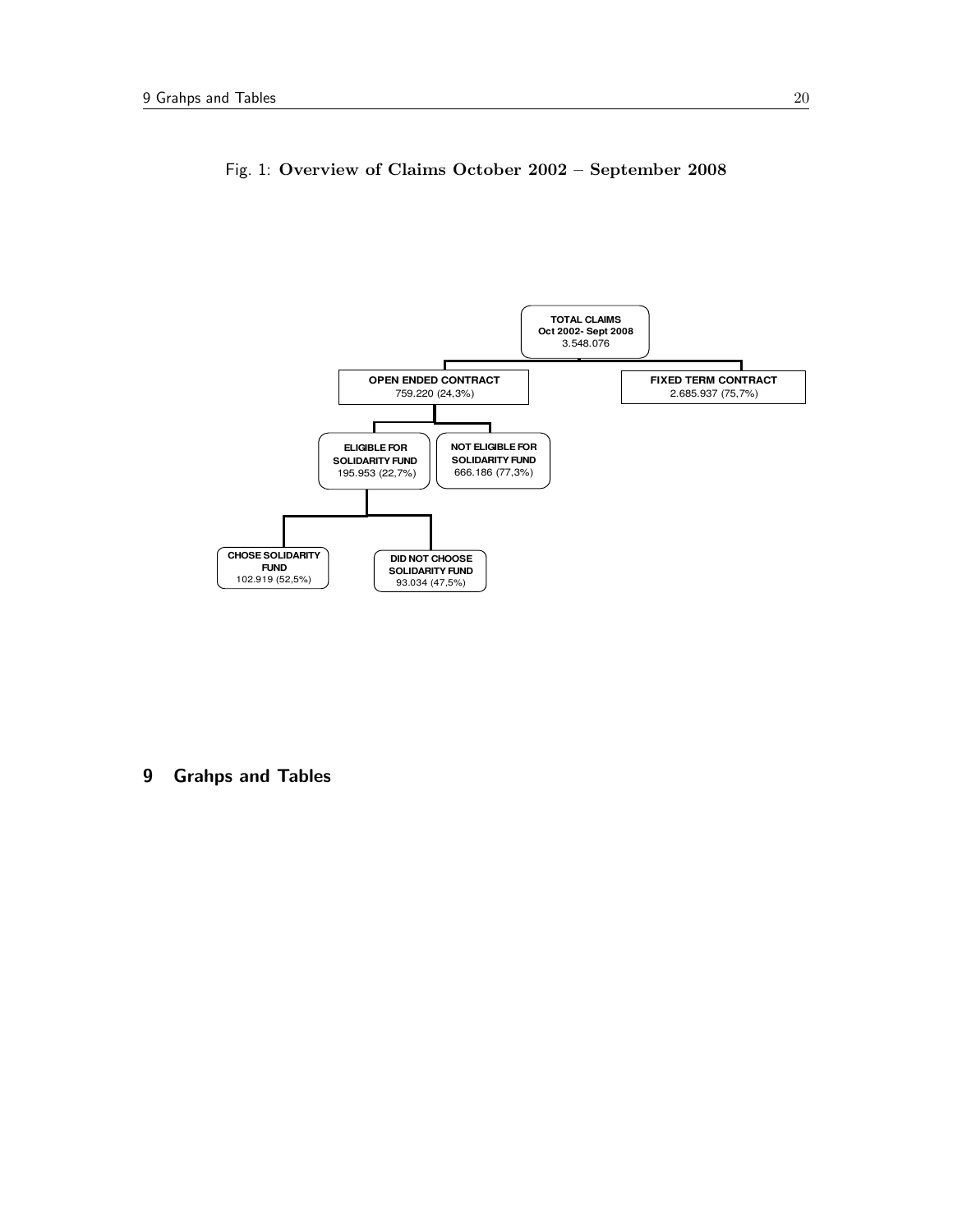# Fig. 2: Replacement rates in the Chilean UB system a. Effect of months of contributions on the replacement rate; by month of unemployment



b. Replacement rate by unemployment duration; SF and individual accounts; worker who paid contributions for 36 months

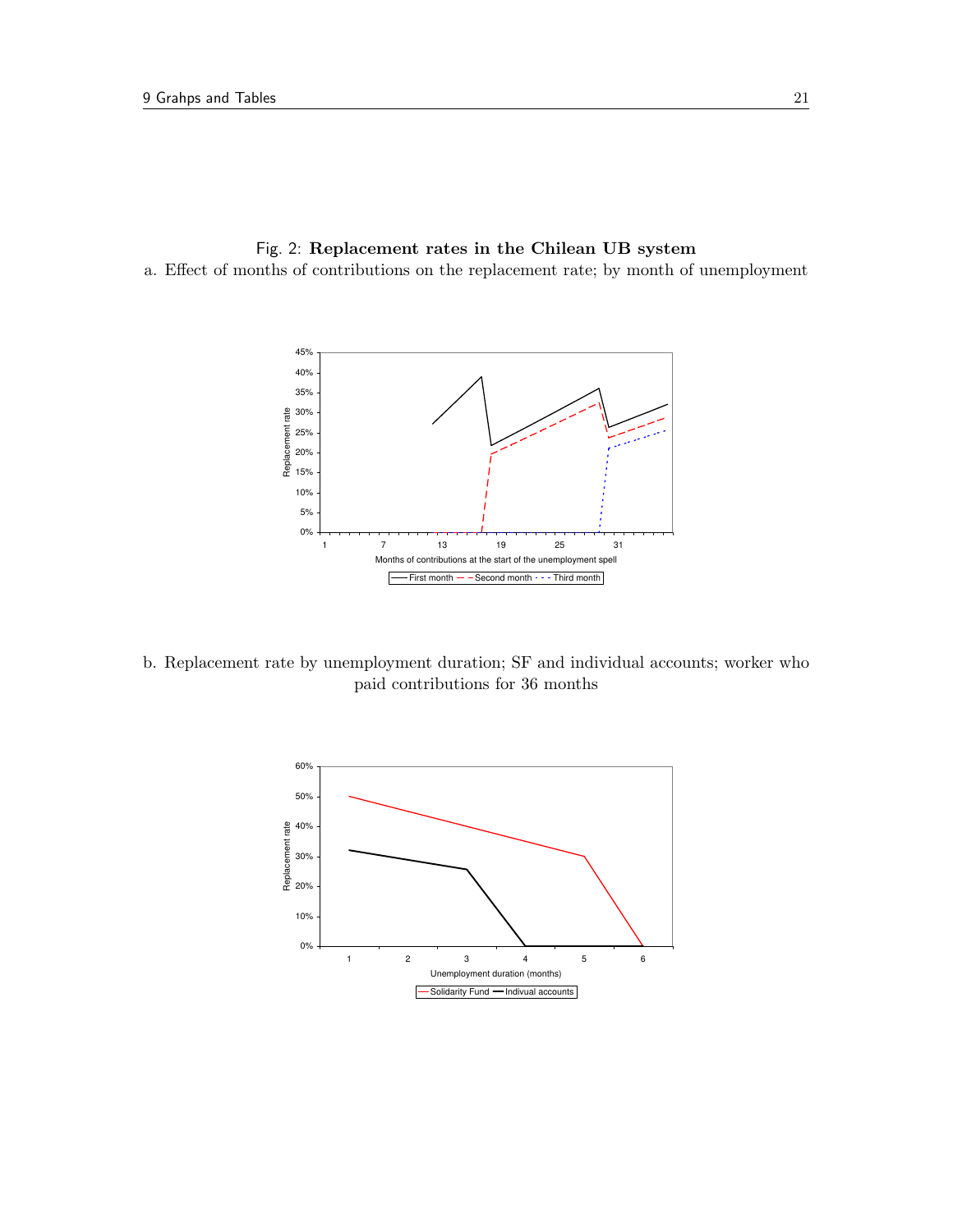

# Fig. 3: Exit rates and survival rates; prime age males a. Exit rates out of unemployment

b. Survival rates

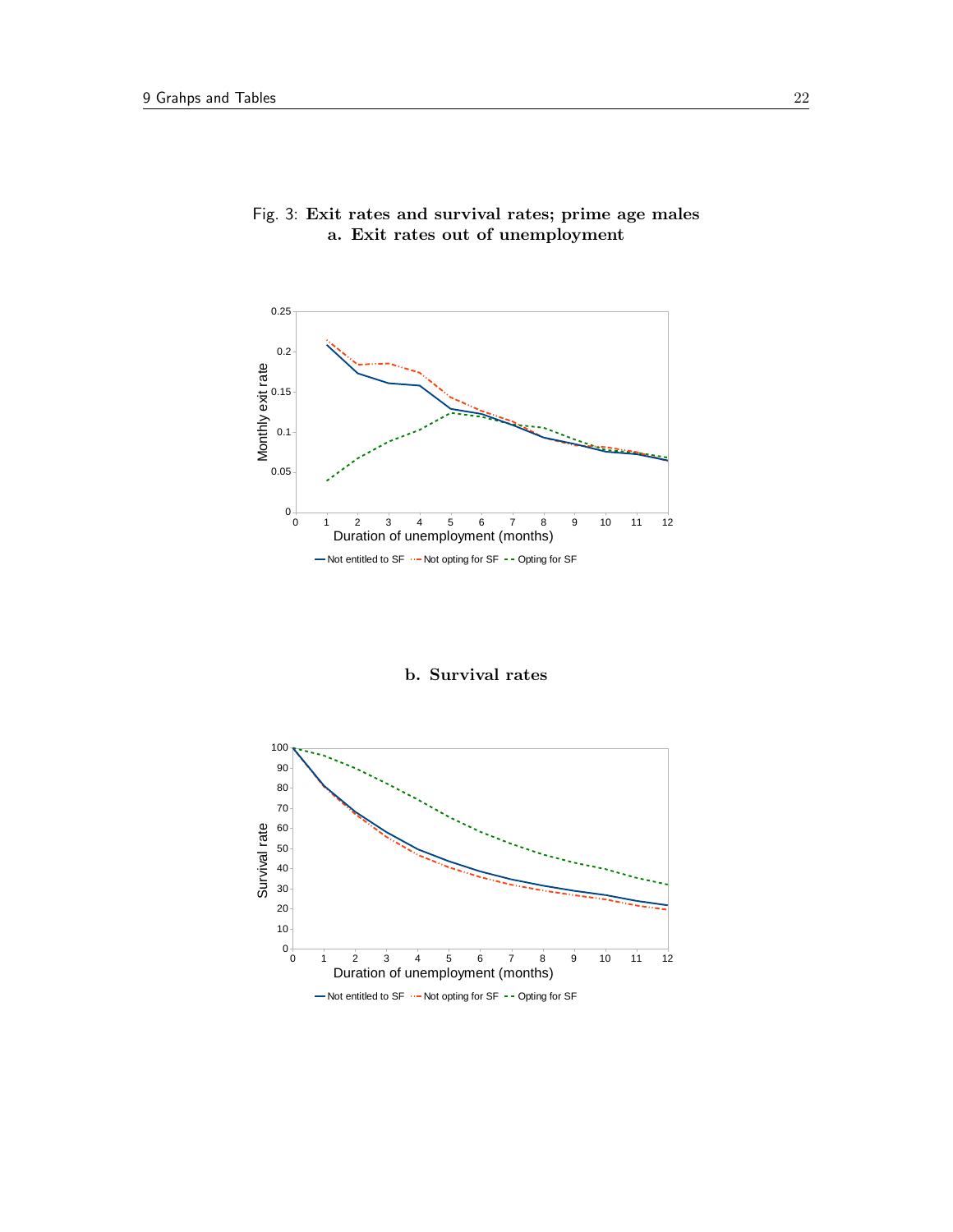

# Fig. 4: Exit rates and survival rates; prime age females a. Exit rates out of unemployment

b. Survival rates

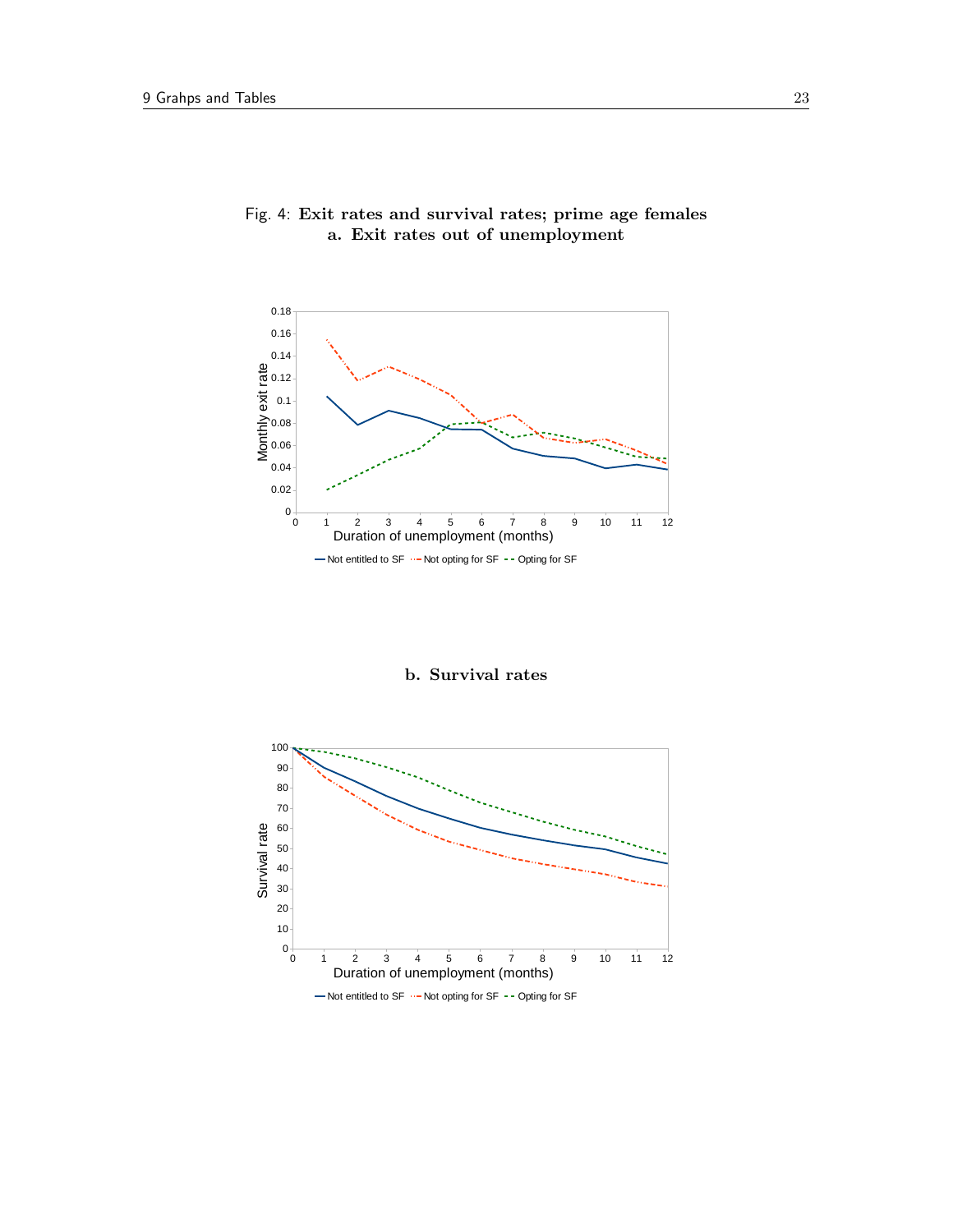Tab. 1: Determination of the unemployment benefit levels for withdrawal from UISAs only

| Years of            | Number of                   |        |
|---------------------|-----------------------------|--------|
| <i>contribution</i> | withdrawals                 | Factor |
| $1 - 1.5$           | ı                           | 1.0    |
| $1.5 - 2.5$         | $\mathcal{D}_{\mathcal{L}}$ | 1.9    |
| $2.5 - 3.5$         | 3                           | 2.7    |
| $3.5 - 4.5$         |                             | 3.4    |
| > 4.5               | 5                           | 4.0    |
|                     |                             |        |

Note: The unemployment benefit of the first payment is obtained by dividing the UISAs balance at the time of separation by the factor shown in the second column of the table; the levels in the second to fourth month correspond to 90%, 80% and 70% of that amount, respectively. The fifth withdrawal equals to the remaining balance on the UISA.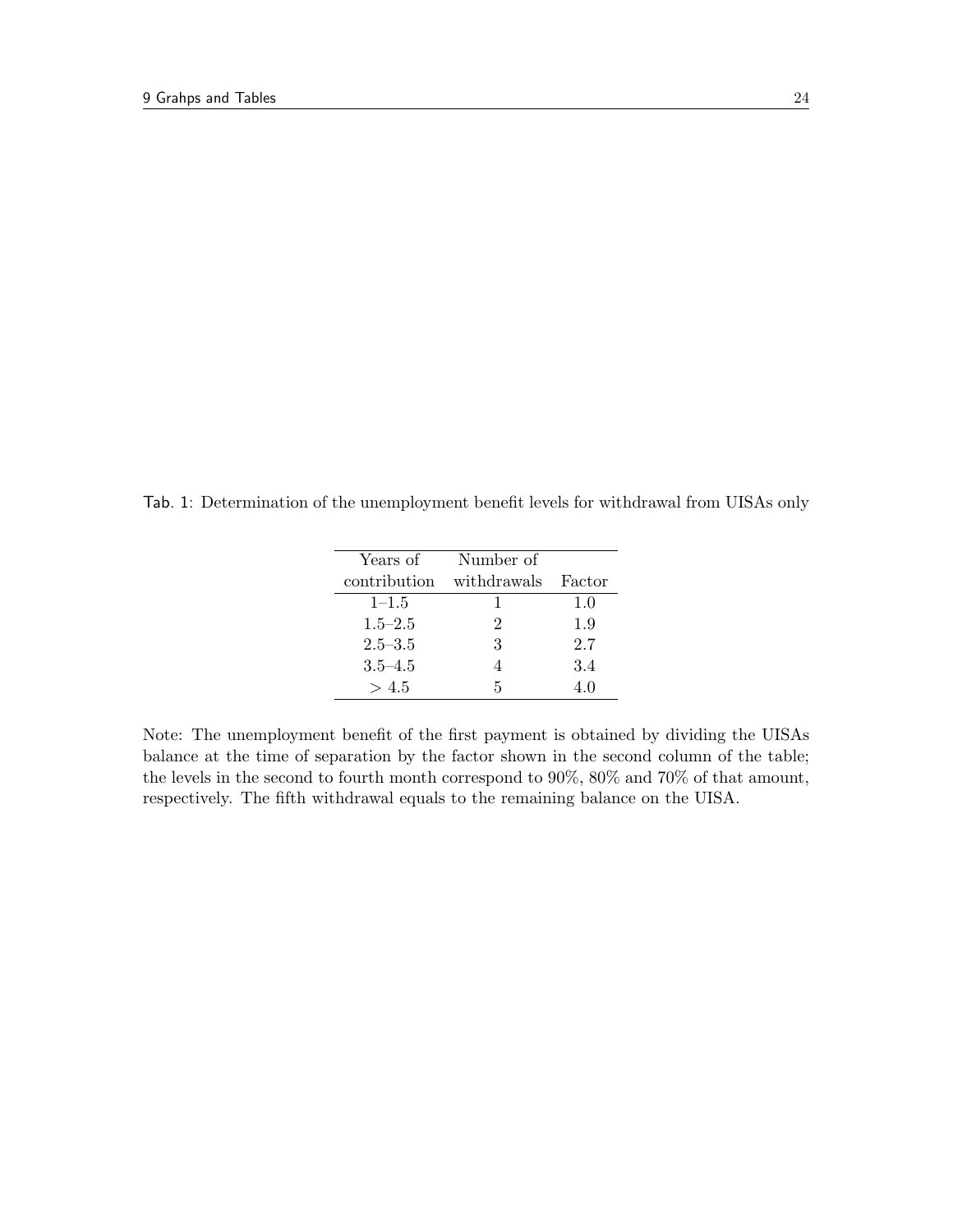|                          | Males        |           | Females      |           |
|--------------------------|--------------|-----------|--------------|-----------|
|                          | Not entitled | Entitled  | Not entitled | Entitled  |
|                          | to use SF    | to use SF | to use SF    | to use SF |
| Used SF                  |              | $0.55\,$  |              | 0.69      |
| Potential withdrawals    |              |           |              |           |
| 1                        | 0.51         | 0.33      | 0.50         | 0.37      |
| $\overline{2}$           | 0.33         | 0.47      | 0.34         | 0.46      |
| 3                        | 0.14         | 0.17      | 0.14         | 0.15      |
| $\overline{4}$           | 0.02         | 0.03      | 0.02         | 0.02      |
|                          |              |           |              |           |
| Education 3              | 0.50         | 0.49      | 0.47         | 0.46      |
| Education 4              | 0.30         | 0.34      | 0.35         | 0.38      |
| Education 5              | 0.08         | 0.08      | 0.11         | 0.11      |
| Other education          | 0.12         | 0.09      | 0.07         | 0.05      |
|                          |              |           |              |           |
| Birthyear $< 1965$       | 0.22         | 0.24      | 0.17         | 0.22      |
| Birthyear 1965-69        | 0.20         | 0.21      | 0.17         | 0.18      |
| Birthyear 1970-74        | 0.24         | 0.24      | 0.23         | 0.24      |
| Birthyear 1975-79        | 0.24         | 0.23      | 0.30         | 0.25      |
| Birthyear $\geq$ 1980    | 0.10         | 0.09      | 0.13         | 0.10      |
|                          |              |           |              |           |
| Year 2004                | 0.23         | 0.21      | 0.22         | 0.20      |
| Year $2005$              | 0.34         | 0.34      | 0.34         | 0.34      |
| Year 2006                | 0.43         | 0.45      | 0.44         | 0.46      |
|                          |              |           |              |           |
| Potential withdrawals    | 1.7          | 1.9       | 1.7          | 1.8       |
| Duration (months)        |              |           |              |           |
| Total                    | 8.1          | 9.5       | 13.1         | 13.2      |
| Completed duration       | $5.6\,$      | 6.7       | 7.5          | 8.3       |
| ${\bf N}$                | 33,909       | 15,793    | 16,657       | 9,619     |
| $N$ – completed duration | 29,027       | 12,980    | 11,077       | 6,574     |

Tab. 2: Summary statistics samples of prime age men and women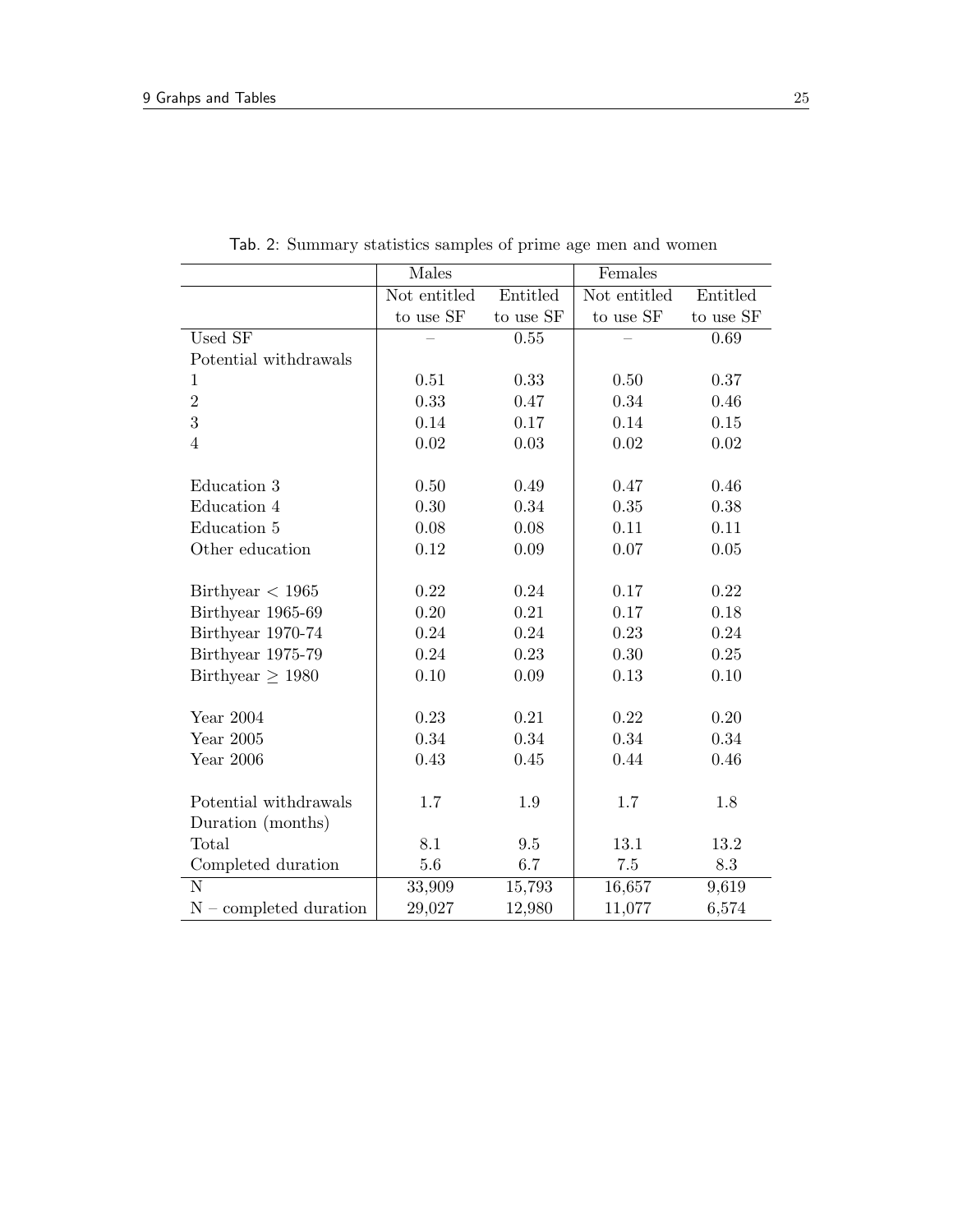Tab. 3: Entitlement and use of the Solidarity Fund by number of potential withdrawals from the individual account

|             | Males        |                    | Females        |                |                    |         |
|-------------|--------------|--------------------|----------------|----------------|--------------------|---------|
| Potential   | Entitled     | Used SF            | $\text{Total}$ | Entitled       | Used SF            | Total   |
| withdrawals | (% of total) | $(\%$ of entitled) | $(\%)$         | $\%$ of total) | $(\%$ of entitled) | $(\% )$ |
|             | 23           | 61                 | 45             | 30             | 76                 | 46      |
|             | 40           | 57                 | 38             | 44             | 70                 | 38      |
| 3           | 36           | 43                 | 15             | 39             | 52                 | 14      |
| 4           | 35           | 27                 | $\overline{2}$ | 40             | 38                 |         |
| Total       | 32           | 55                 | 100            | 37             | 69                 | 100     |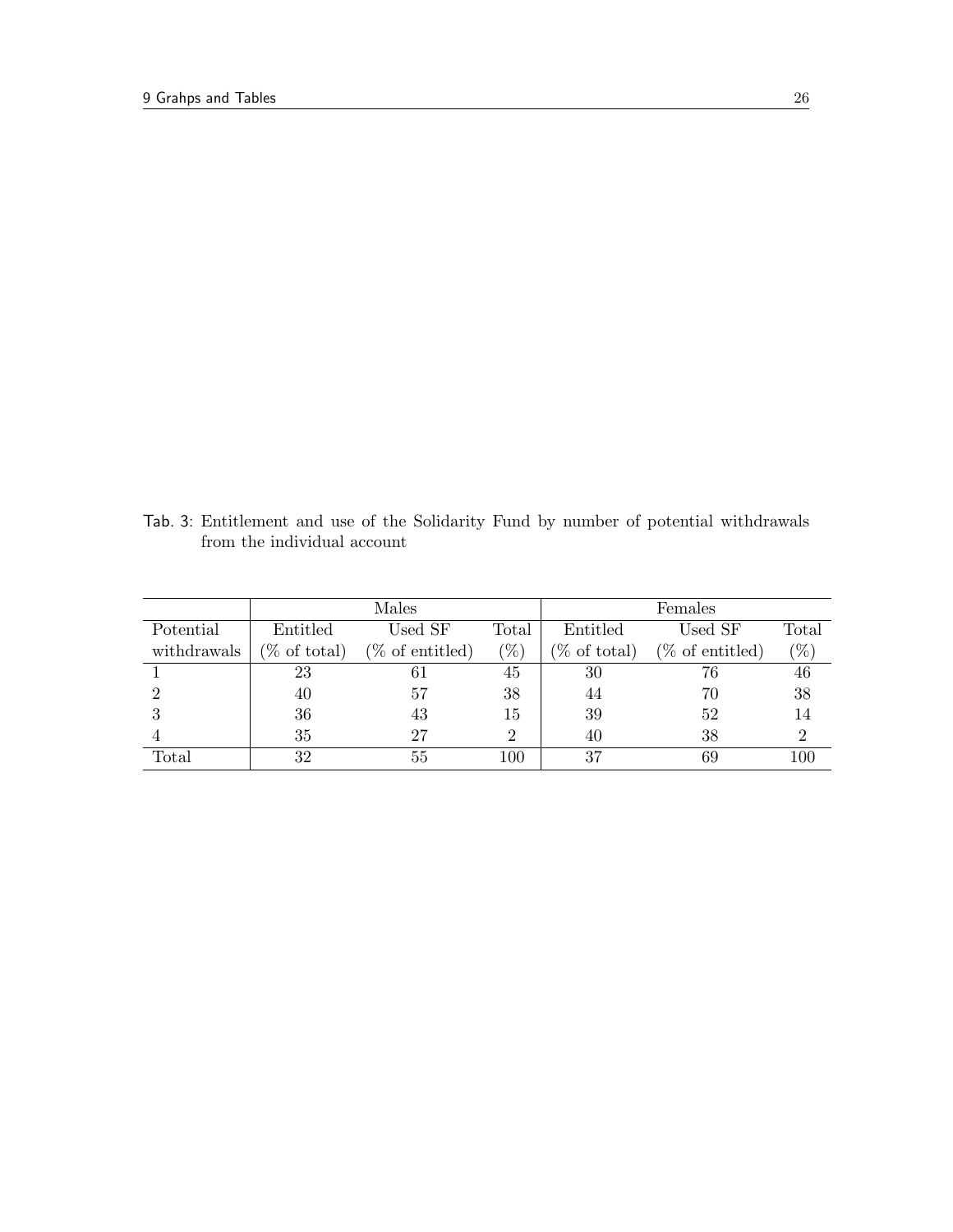Tab. 4: Parameter estimates use of the Solidarity Fund conditional on eligibility; logit specification

|                         | Males               | Females                       |
|-------------------------|---------------------|-------------------------------|
| Potential withdrawals 2 | $-0.04(0.9)$        | $-0.16$ $(2.8)$ <sup>**</sup> |
| Potential withdrawals 3 | $-0.57$ $(10.7)$ ** | $-0.86$ $(11.6)$ **           |
| Potential withdrawals 4 | $-1.26$ $(10.7)$ ** | $-1.42(9.1)$ **               |
| Education 3             | $-0.14$ $(2.3)$ **  | $-0.23$ $(1.8)$ <sup>*</sup>  |
| Education 4             | $-0.29(4.4)$ **     | $-0.46$ $(3.5)$ **            |
| Education 5             | $-0.75(8.8)$ **     | $-0.79(5.6)$ **               |
| -Loglikelihood          | 9,990.1             | 5,345.1                       |
| N                       | 15,793              | 9,619                         |

Note: All estimates contain a constant and dummy variables for industry (15), region (14), birth year cohort (4) and year of entrance (2); absolute t-statistics in parentheses; a \*\* (\*) indicates significance at a 95% (90%) level.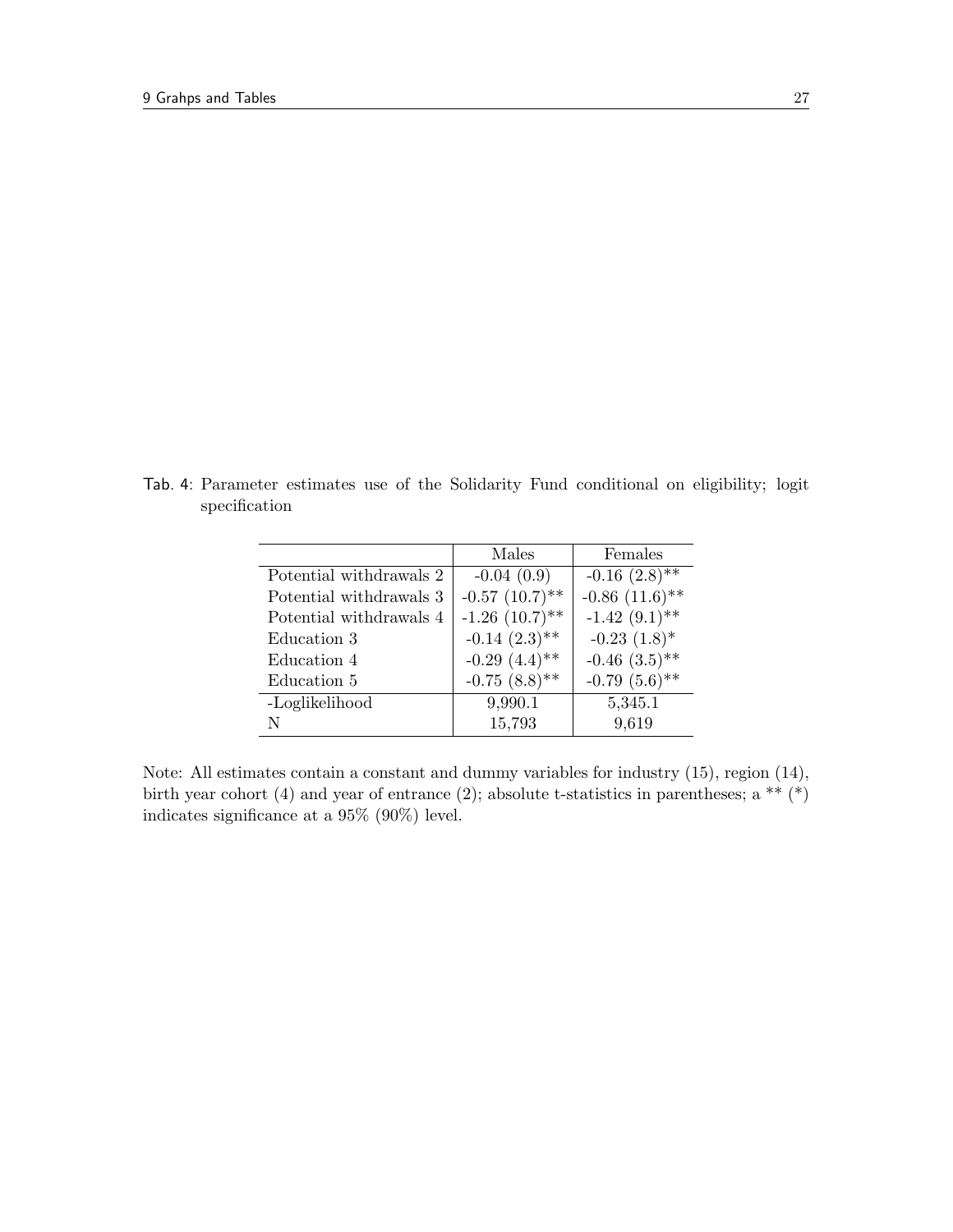|                          | Not entitled                   | Opting                         | Not opting                    |  |
|--------------------------|--------------------------------|--------------------------------|-------------------------------|--|
|                          | to SF                          | for $SF$                       | for $\rm SF$                  |  |
| Potential withdrawals 2  | 0.03(1.1)                      | $0.29(7.5)$ **                 | 0.05(1.2)                     |  |
| Potential withdrawals 3  | 0.01(0.3)                      | $0.37~(6.7)$ **                | 0.01(0.2)                     |  |
| Potential withdrawals 4  | 0.08(0.5)                      | 0.07(0.5)                      | 0.15(1.6)                     |  |
| Education 3              | 0.03(1.1)                      | $-0.01(0.3)$                   | 0.03(0.5)                     |  |
| Education 4              | $-0.03(1.0)$                   | $-0.13(0.5)$                   | $-0.08(1.1)$                  |  |
| Education 5              | $-0.25(6.8)$ **                | $-0.12(1.4)$                   | $-0.22$ $(2.6)$ <sup>**</sup> |  |
| Duration dependence      |                                |                                |                               |  |
| Month 2                  | $-0.13(6.4)$ **                | $0.55(7.9)$ **                 | $-0.08$ $(1.8)$ <sup>*</sup>  |  |
| Month 3                  | $-0.15(6.3)$ **                | $0.85~(12.6)$ **               | 0.00(0.0)                     |  |
| Month 4                  | $-0.11(3.8)$ **                | $1.05(15.4)$ **                | 0.03(0.4)                     |  |
| Month 5                  | $-0.25$ $(7.2)$ **             | $1.29(18.9)$ **                | $-0.08(1.1)$                  |  |
| Month 6                  | $-0.24$ $(5.9)$ **             | $1.31~(18.1)$ **               | $-0.13(1.4)$                  |  |
| Month 7                  | $-0.29(6.3)$ **                | $1.28(16.6)$ **                | $-0.16(1.5)$                  |  |
| Month 8                  | $-0.39(7.2)$ **                | $1.31~(15.7)$ **               | $-0.27$ $(2.3)$ **            |  |
| Month 9                  | $-0.42$ (7.0) <sup>**</sup>    | $1.22~(13.4)$ **               | $-0.31(2.3)$ **               |  |
| Month 10                 | $-0.48$ $(7.3)$ **             | $1.12 (11.3)$ **               | $-0.27$ $(1.8)$ <sup>*</sup>  |  |
| Month 11                 | $-0.49(6.8)$ **                | $1.11 \ (10.5)^{**}$           | $-0.31(1.9)$ *                |  |
| Month 12                 | $-0.55$ $(7.0)$ **             | $1.08(9.4)$ **                 | $-0.40(2.3)$ **               |  |
| Month $\geq 13$          | $-0.62$ $(7.7)$ <sup>**</sup>  | $0.99(8.5)$ **                 | $-0.53(3.0)$ **               |  |
| Unobserved heterogeneity |                                |                                |                               |  |
| $\alpha$                 | $1.09(9.5)$ **                 | $0.97(5.1)$ **                 | $1.00(5.5)$ **                |  |
| $u^b$                    | $-1.74$ $(27.7)$ <sup>**</sup> | $-1.91(17.4)$ **               | $-1.81$ $(12.9)$ **           |  |
| -Loglikelihood           | 87,894.5                       | 24,127.9                       | 17,851.4                      |  |
| Test on selectivity      |                                |                                |                               |  |
| $\alpha$                 |                                | $0.96(8.1)$ **                 |                               |  |
| $u^b$                    |                                | $-1.88$ $(22.6)$ <sup>**</sup> |                               |  |
| -Loglikelihood           |                                | 41,979.5                       |                               |  |
| LR test                  |                                | 0.4                            |                               |  |
| N                        | 33909                          | 8708                           | 7085                          |  |

Tab. 5: Parameter estimates exit rates out of unemployment – males

Note: All estimates contain a constant and dummy variables for industry (15), region (14), birth year cohort (4) and year of entrance (2); absolute t-statistics in parentheses; a \*\*  $(*)$ indicates significance at a 95% (90%) level.